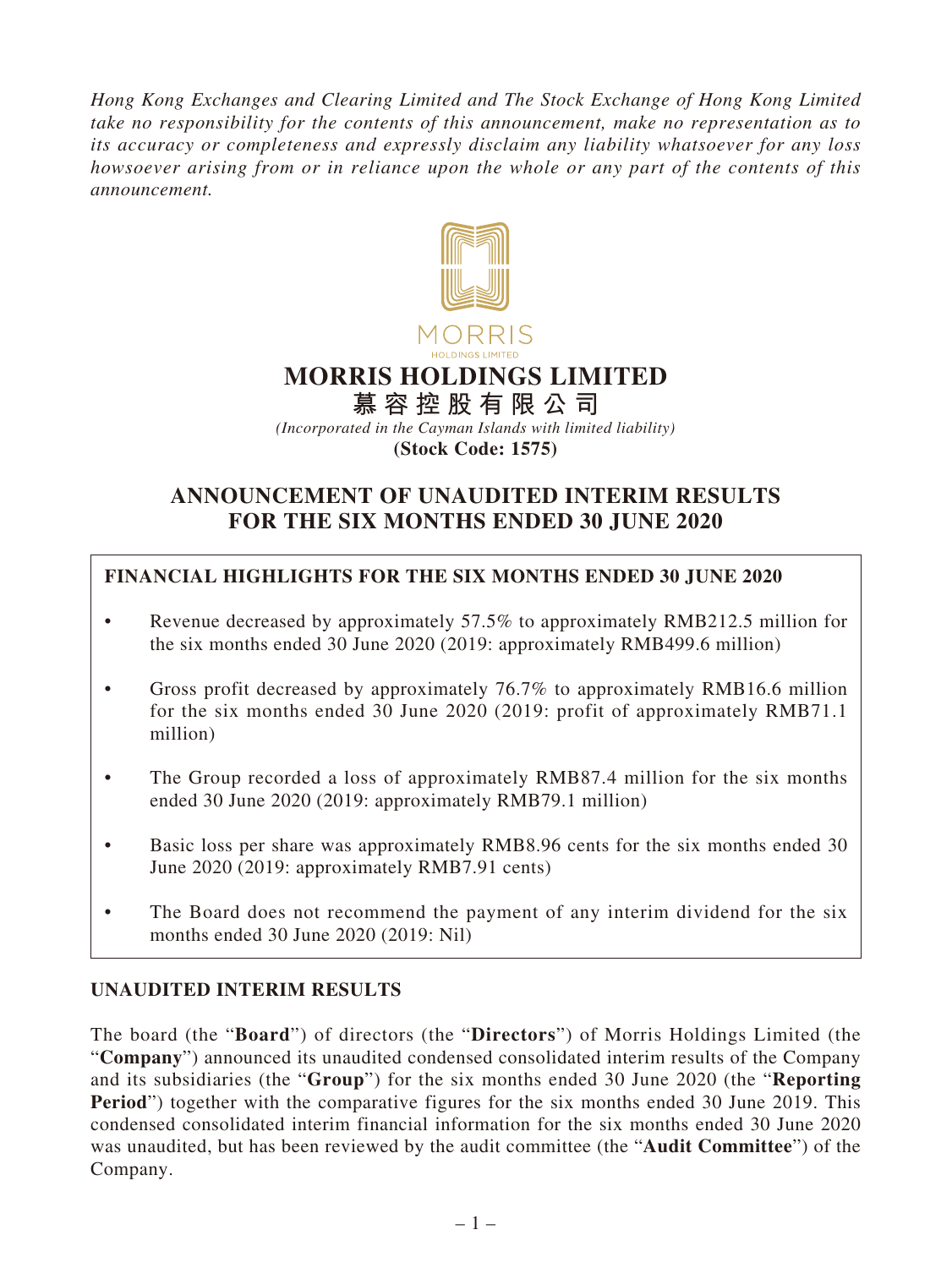# **UNAUDITED CONDENSED CONSOLIDATED STATEMENT OF PROFIT OR LOSS AND OTHER COMPREHENSIVE INCOME**

*FOR THE SIX MONTHS ENDED 30 JUNE 2020*

|                                                                                                                                           |                | Six months ended 30 June                    |                                           |
|-------------------------------------------------------------------------------------------------------------------------------------------|----------------|---------------------------------------------|-------------------------------------------|
|                                                                                                                                           | <b>Notes</b>   | 2020<br><b>RMB'000</b><br>(Unaudited)       | 2019<br><b>RMB'000</b><br>(Unaudited)     |
| Revenue<br>Cost of sales                                                                                                                  | $\overline{4}$ | 212,461<br>(195, 816)                       | 499,599<br>(428, 503)                     |
| Gross profit<br>Other income and gains<br>Reversal of/(allowance for) expected credit losses<br>in respect of financial assets carried at |                | 16,645<br>39,896                            | 71,096<br>21,032                          |
| amortised cost, net<br>Selling and distribution expenses<br>Administrative expenses<br>Other expenses and losses                          |                | 6,192<br>(51, 889)<br>(84, 473)<br>(1, 494) | (1,184)<br>(94, 781)<br>(63, 496)<br>(78) |
| Finance costs                                                                                                                             |                | (13, 345)                                   | (12,798)                                  |
| Loss before tax<br>Income tax credit                                                                                                      | 5<br>6         | (88, 468)<br>1,052                          | (80,209)<br>1,142                         |
| Loss for the period                                                                                                                       |                | (87, 416)                                   | (79,067)                                  |
| Other comprehensive loss:<br>Item may be reclassified to profit or loss<br>Exchange differences on translation of financial<br>statements |                | (1, 185)                                    | (2,290)                                   |
| Total comprehensive loss for the period                                                                                                   |                | (88, 601)                                   | (81, 357)                                 |
| Loss attributable to:<br>Owner of the Company<br>Non-controlling interests                                                                |                | (87, 363)<br>(53)                           | (79,067)                                  |
|                                                                                                                                           |                | (87, 416)                                   | (79,067)                                  |
| Total comprehensive loss attributable to:<br>Owner of the Company<br>Non-controlling interests                                            |                | (88, 562)<br>(39)                           | (81, 357)                                 |
|                                                                                                                                           |                | (88,601)                                    | (81,357)                                  |
| Loss per share attributable to ordinary equity<br>holders of the Company                                                                  | $\overline{7}$ |                                             |                                           |
| Basic (Unaudited)                                                                                                                         |                | $RMB(8.96)$ cents                           | $RMB(7.91)$ cents                         |
| Diluted (Unaudited)                                                                                                                       |                | $RMB(9.50)$ cents                           | $RMB(7.91)$ cents                         |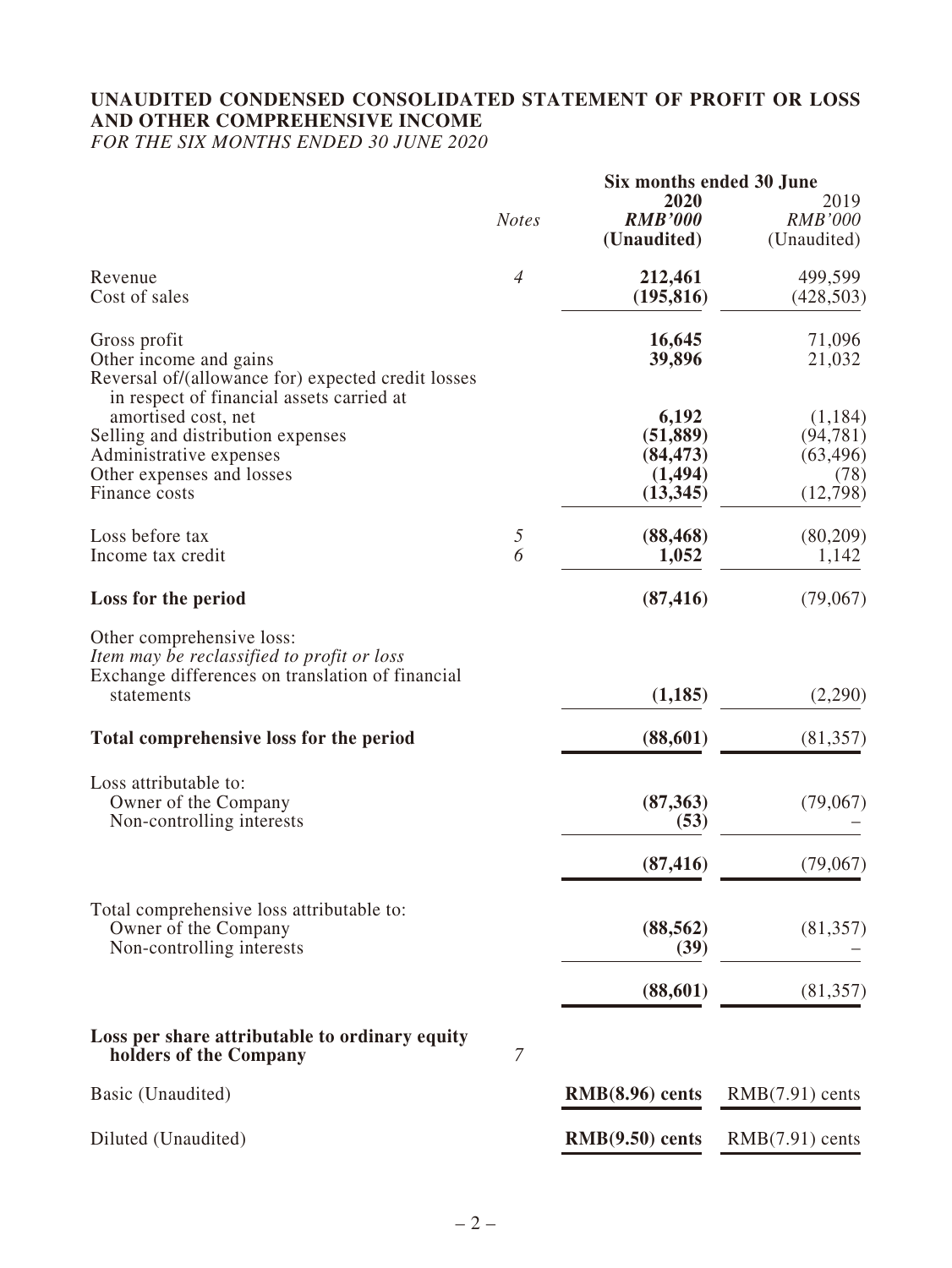# **UNAUDITED CONDENSED CONSOLIDATED STATEMENT OF FINANCIAL POSITION**

*AS AT 30 JUNE 2020*

|                                                                                                                                                                                                                                                                                                                  | <b>Notes</b> | 30 June<br>2020<br><b>RMB'000</b><br>(Unaudited)                                                 | 31 December<br>2019<br><b>RMB'000</b><br>(Audited)                                                |
|------------------------------------------------------------------------------------------------------------------------------------------------------------------------------------------------------------------------------------------------------------------------------------------------------------------|--------------|--------------------------------------------------------------------------------------------------|---------------------------------------------------------------------------------------------------|
| <b>NON-CURRENT ASSETS</b><br>Property, plant and equipment<br>Right-of-use assets<br>Contingent consideration receivables<br>Deferred tax assets                                                                                                                                                                 |              | 49,970<br>133,910<br>247,388<br>7,805                                                            | 71,480<br>227,972<br>234,425<br>9,020                                                             |
| Total non-current assets                                                                                                                                                                                                                                                                                         |              | 439,073                                                                                          | 542,897                                                                                           |
| <b>CURRENT ASSETS</b><br>Inventories<br>Trade and bills receivables<br>Prepayments, deposits and other receivables<br>Amount due from a shareholder<br>Amount due from related companies<br>Pledged deposits<br>Cash and cash equivalents                                                                        | 9            | 145,163<br>93,514<br>195,469<br>353<br>31,257<br>100,818<br>65,659                               | 169,509<br>217,018<br>212,217<br>132,277<br>71,046                                                |
| Total current assets                                                                                                                                                                                                                                                                                             |              | 632,233                                                                                          | 802,067                                                                                           |
| <b>CURRENT LIABILITIES</b><br>Trade and bills payables<br><b>Contract liabilities</b><br>Other payables and accruals<br>Amount due to a shareholder<br>Amount due to related companies<br>Interest-bearing bank borrowings<br>Warranty provision<br>Lease liabilities<br>Convertible loan<br>Income tax payables | 10<br>11     | 371,870<br>33,818<br>65,385<br>10,606<br>146,360<br>66,849<br>3,723<br>37,301<br>51,166<br>7,406 | 389,334<br>24,844<br>63,240<br>10,107<br>80,310<br>220,815<br>4,689<br>46,504<br>99,986<br>18,969 |
| Total current liabilities                                                                                                                                                                                                                                                                                        |              | 794,484                                                                                          | 958,798                                                                                           |
| <b>NET CURRENT LIABILITIES</b>                                                                                                                                                                                                                                                                                   |              | (162, 251)                                                                                       | (156, 731)                                                                                        |
| <b>TOTAL ASSETS LESS CURRENT LIABILITIES</b>                                                                                                                                                                                                                                                                     |              | 276,822                                                                                          | 386,166                                                                                           |
| <b>NON-CURRENT LIABILITIES</b><br>Deferred tax liabilities<br>Interest-bearing bank borrowings<br>Convertible loan<br>Lease liabilities                                                                                                                                                                          | 11           | 556<br>10,000<br>49,186<br>113,348                                                               | 2,888<br>9,602<br>176,709                                                                         |
| Total non-current liabilities                                                                                                                                                                                                                                                                                    |              | 173,090                                                                                          | 189,199                                                                                           |
| <b>Net assets</b>                                                                                                                                                                                                                                                                                                |              | 103,732                                                                                          | 196,967                                                                                           |
| <b>EQUITY</b><br>Share capital<br>Reserves                                                                                                                                                                                                                                                                       | 12           | 6,914<br>97,119                                                                                  | 6,914<br>190,315                                                                                  |
| <b>Equity attributable to owners of the Company</b><br>Non-controlling interests                                                                                                                                                                                                                                 |              | 104,033<br>(301)                                                                                 | 197,229<br>(262)                                                                                  |
| <b>Total equity</b>                                                                                                                                                                                                                                                                                              |              | 103,732                                                                                          | 196,967                                                                                           |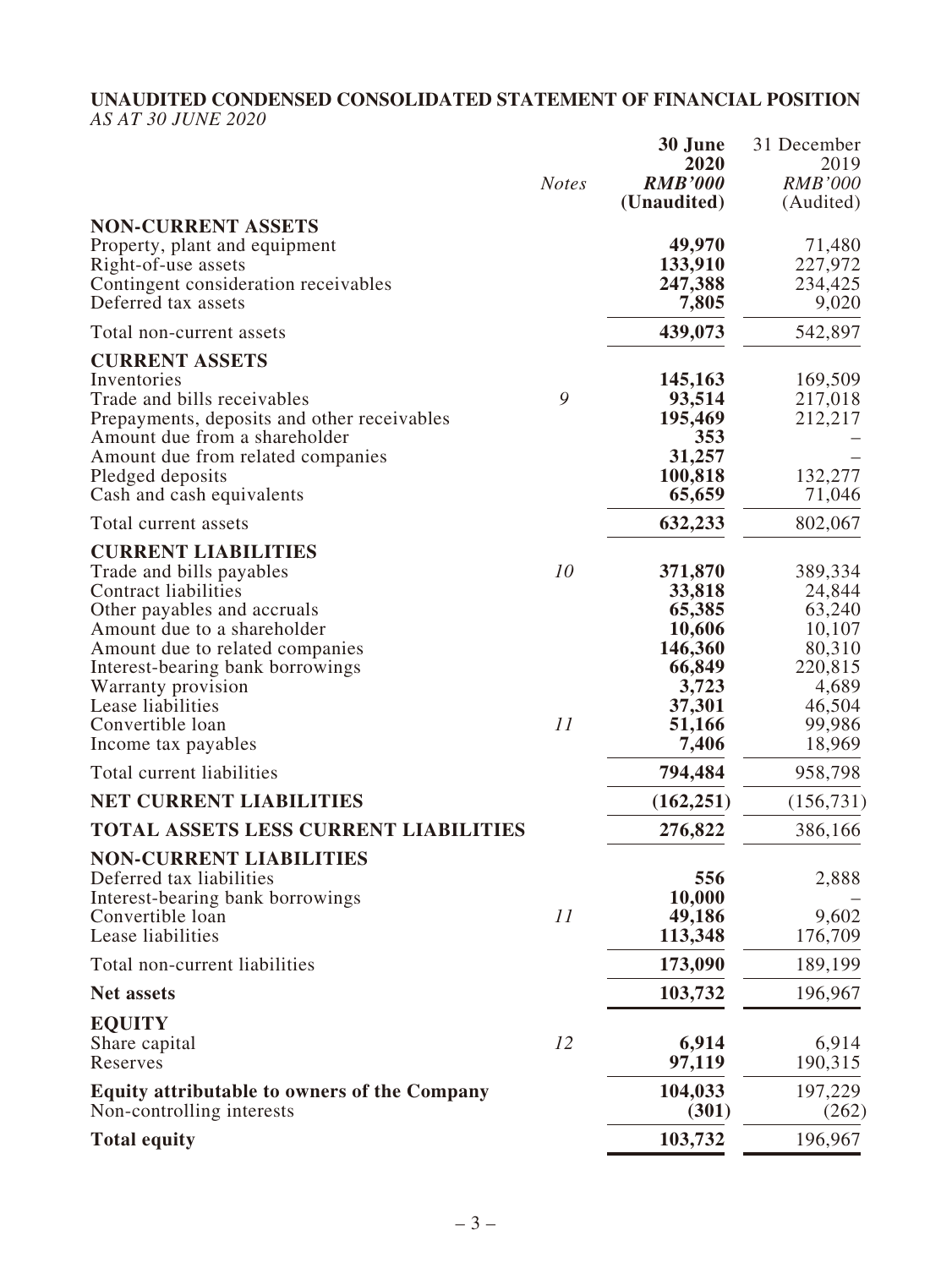# **NOTES TO THE UNAUDITED CONDENSED CONSOLIDATED FINANCIAL STATEMENTS**

*FOR THE SIX MONTHS ENDED 30 JUNE 2020*

### **1. BASIS OF PREPARATION**

These unaudited condensed consolidated interim financial statements (the "**unaudited interim results**") is prepared in accordance with Hong Kong Accounting Standard ("**HKAS**") 34 Interim Financial Reporting issued by the Hong Kong Institute of Certified Public Accountants (the "**HKICPA**") and the disclosure requirements of Appendix 16 of the Rules Governing the Listing of Securities (the "**Listing Rules**") on The Stock Exchange of Hong Kong Limited (the "**Stock Exchange**") and the Hong Kong Companies Ordinance. These unaudited interim results do not include all the information and disclosures required in the annual financial statements, and should be read in conjunction with the Group's annual financial statements for the year ended 31 December 2019.

The accounting policies and the basis of preparation adopted in the preparation of this unaudited interim results are consistent with those adopted in the Group's annual financial statements for the year ended 31 December 2019, which have been prepared in accordance with Hong Kong Financial Reporting Standards ("**HKFRSs**") (which also include HKASs and Interpretations) issued by the HKICPA and accounting principles generally accepted in Hong Kong and the disclosures requirements of the Hong Kong Companies Ordinance, except for the adoption of the revised HKFRSs as disclosed in note 2 below.

This unaudited condensed consolidated interim financial statements is presented in Renminbi ("**RMB**") and all values are rounded to the nearest thousand ("**RMB'000**") except when otherwise indicated. This unaudited condensed consolidated interim financial statements has not been audited or reviewed by the Company's external auditors, but has been reviewed by the Company's Audit Committee.

In preparing the unaudited condensed consolidated interim financial statements, the Directors have given careful consideration to the future liquidity of the Group in light of the Group's net loss and net current liabilities of approximately RMB87,416,000 and RMB162,251,000 respectively as at 30 June 2020. The Directors have taken the following factors to consider the future liquidity which include, but not limited to the followings:

#### **(i) Operation plans and positive cash flow operations**

The Group will implement operation plans to control costs and generate adequate cash flows from the Group's operations.

#### **(ii) Necessary facilities**

The Group will negotiate with its bankers for the renewal and additional of bank facilities, and the restructuring of bank loan combination with an aim to transform the short-term bank loans to longterm bank loans, in order to meet the Group's working capital and financial requirements in the next 12 months.

#### **(iii) Financial support and amount due to immediate holding company**

Morris Capital Limited has agreed to provide the financial support for not less than 12 months from the six months ended 30 June 2020.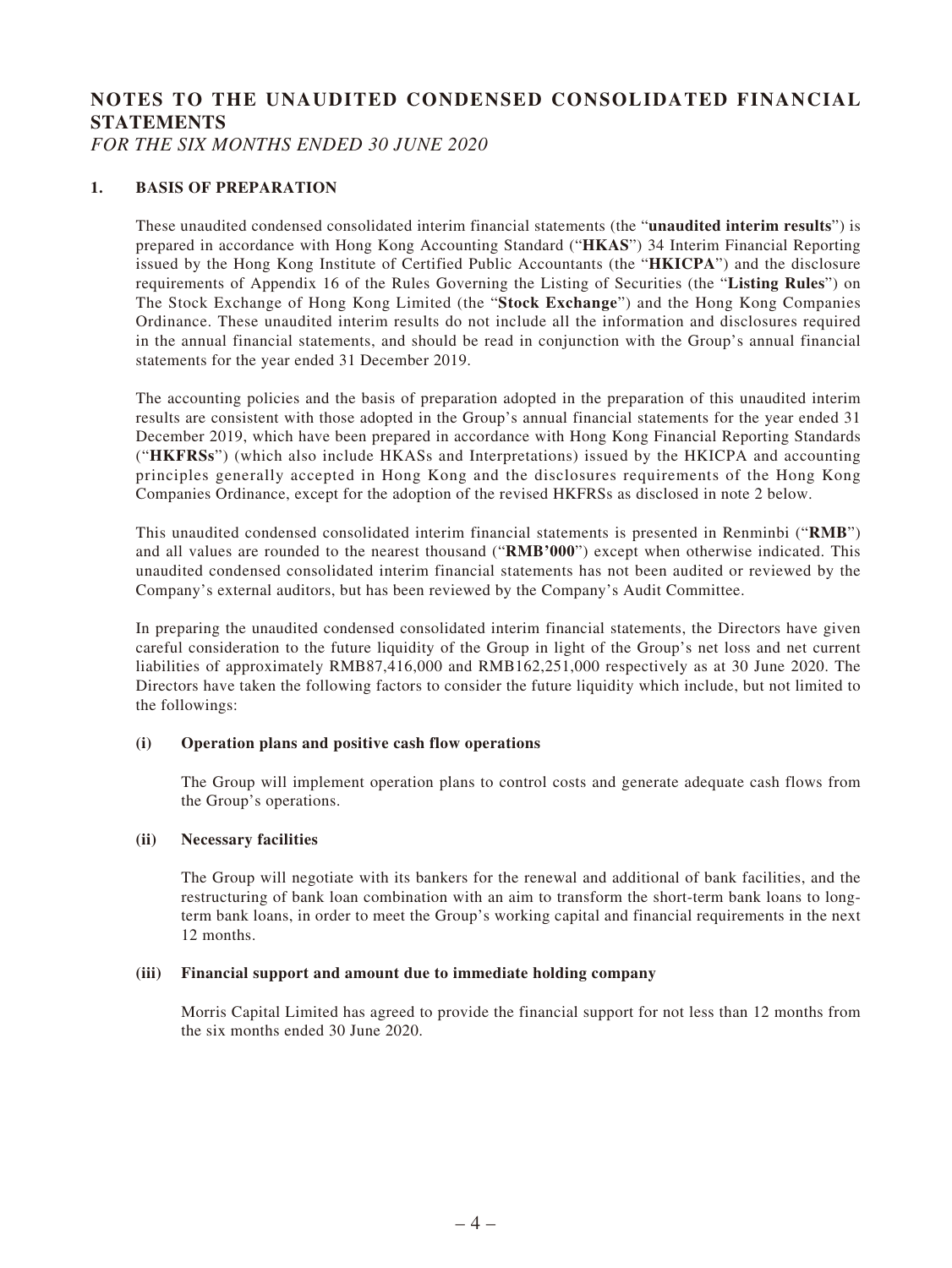#### **(iv) Put option**

Pursuant to the disclosable and connected transaction circular of the Company dated 3 July 2020, the Company has exercised the put option to require the seller to repurchase all the common stock of Jennifer Convertibles Inc. at the exit price of US\$35 million. The exercise of the put option was approved at the extraordinary general meeting of the Company held on 21 July 2020 and completed subsequently.

In the opinion of the directors of the Company, in light of the various measures or arrangements implemented after the end of reporting period together with the expected results of the other measures, the Group will have sufficient working capital for its current requirements and it is reasonable to expect the Group to remain a commercially viable concern. Accordingly, the directors of the Company are satisfied that it is appropriate to prepare the consolidated financial statements on a going concern basis.

### **2. CHANGES IN ACCOUNTING POLICIES AND DISCLOSURES**

The accounting policies adopted in the preparation of the unaudited interim results are consistent with those followed in the preparation of the Group's annual consolidated financial statements for the year ended 31 December 2019, except for the adoption of amendments to HKFRSs effective as of 1 January 2020.

| Amendments to HKAS 1 and HKAS 8            | Definition of Material         |
|--------------------------------------------|--------------------------------|
| Amendments to HKFRS 3                      | Definition of a Business       |
| Amendments to HKFRS 9, HKAS 39 and HKFRS 7 | Interest Rate Benchmark Reform |

These amendments have no material impact on the Group's financial statements, nor are expected to have any future impact to the Group.

#### **Issued but not yet effective HKFRSs**

The Group has not applied the following new and amendments to HKFRSs, that have been issued but are not yet effective, in these unaudited interim results:

| Amendments to HKFRS 10 and HKAS 28      | Sale or Contribution of Assets between an                      |
|-----------------------------------------|----------------------------------------------------------------|
|                                         | Investor and its Associate or Joint Venture                    |
| <b>HKFRS 17</b>                         | Insurance Contracts                                            |
| Amendments to HKFRS 3                   | Reference to the Conceptual Framework                          |
| Amendments to HKFRS 16                  | <b>COVID-19 Related Rent Concessions</b>                       |
| Amendments to HKAS 1                    | Classification of Liabilities as Current or Non-<br>current    |
| Amendments to HKAS 16                   | Property, Plant and Equipment: Proceeds before<br>Intended Use |
| Amendments to HKAS 37                   | Onerous Contract – Cost of Fulfilling a Contract               |
| Annual Improvements to HKFRSs 2018-2020 | Amendments to HKFRS 1, HKFRS 9,                                |
|                                         | HKFRS 16 and HKAS 41                                           |

The amendments are not expected to have any significant impact on the Group's financial statements.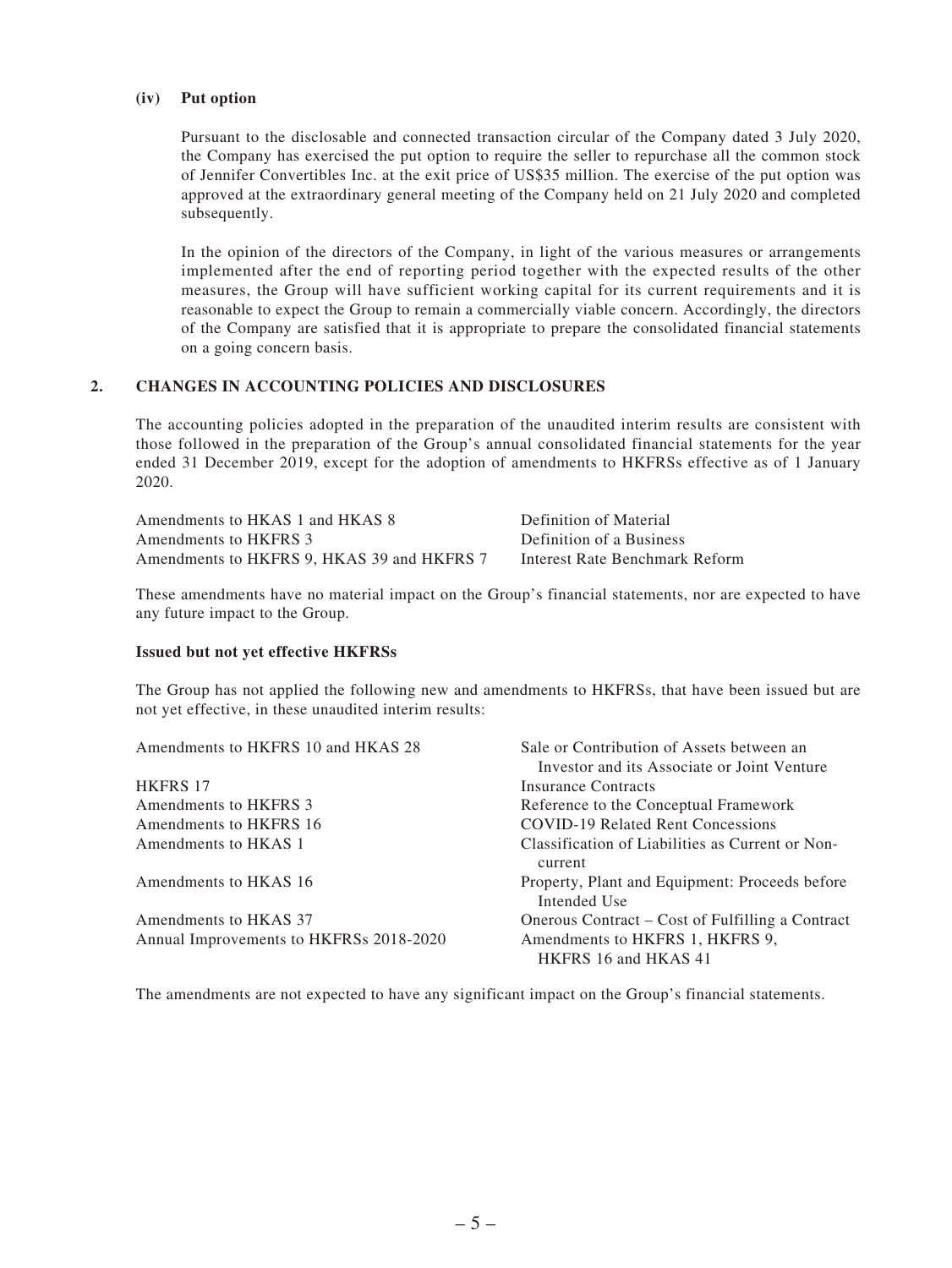#### **3. SEGMENT INFORMATION**

Information reported to the Board, being the chief operating decision maker, for the purposes of resource allocation and assessment of segment performance focuses on types of goods or services delivered or provided. This is also the basis upon which the Group is organised and managed.

Specifically, the Group's reportable segments under HKFRS 8 Operating Segments are as follows:

- a. Retail segment
- b. Manufacturing segment

#### **Segment revenues and results**

The following is an analysis of the Group's revenue and results by reportable and operating segments:

|                                                               |                |                       |                              |                |                    | <b>Elimination of</b> |                |              |
|---------------------------------------------------------------|----------------|-----------------------|------------------------------|----------------|--------------------|-----------------------|----------------|--------------|
|                                                               |                | <b>Retail segment</b> | <b>Manufacturing segment</b> |                | intersegment sales |                       | Total          |              |
|                                                               | Six months     | Six months            | Six months                   | Six months     | Six months         | Six months            | Six months     | Six months   |
|                                                               | ended          | ended                 | ended                        | ended          | ended              | ended                 | ended          | ended        |
|                                                               | 30 June 2020   | 30 June 2019          | 30 June 2020                 | 30 June 2019   | 30 June 2020       | 30 June 2019          | 30 June 2020   | 30 June 2019 |
|                                                               | <b>RMB'000</b> | RMB'000               | <b>RMB'000</b>               | <b>RMB'000</b> | <b>RMB'000</b>     | RMB'000               | <b>RMB'000</b> | RMB'000      |
|                                                               | (Unaudited)    | (Unaudited)           | (Unaudited)                  | (Unaudited)    | (Unaudited)        | (Unaudited)           | (Unaudited)    | (Unaudited)  |
| Segment revenues                                              |                |                       |                              |                |                    |                       |                |              |
| - External sales                                              | 86,879         | 105,575               | 125,582                      | 394,024        |                    |                       | 212,461        | 499,599      |
| - Internal sales                                              |                |                       | 21,693                       | 21,977         | (21, 693)          | (21, 977)             |                |              |
|                                                               | 86,879         | 105,575               | 147,275                      | 416,001        | (21, 693)          | (21, 977)             | 212,461        | 499,959      |
| Segment loss                                                  | (21, 103)      | (34, 013)             | (79, 139)                    | (39, 642)      | (20)               | 39                    | (100, 262)     | (73, 616)    |
| Interest income                                               |                |                       |                              |                |                    |                       | 675            | 587          |
| Fair value change on derivative<br>component convertible loan |                |                       |                              |                |                    |                       |                | 2,356        |
| Fair value change on contingent<br>consideration receivables  |                |                       |                              |                |                    |                       | 9,500          | 4,168        |
| Gain on substantial modification of<br>convertible loan       |                |                       |                              |                |                    |                       | 11,716         |              |
| Unallocated corporate expenses                                |                |                       |                              |                |                    |                       | (8, 408)       | (8,752)      |
| Unallocated finance costs                                     |                |                       |                              |                |                    |                       | (1,689)        | (4,952)      |
| Loss before taxation                                          |                |                       |                              |                |                    |                       | (88, 468)      | (80, 209)    |

Segment loss represents the (loss from)/profit earned by each segment without allocation of interests income, fair value change on derivative component of convertible loan, fair value change on contingent consideration receivables, gain on substantial modification of convertible loan, unallocated corporate expenses, and unallocated finance costs. This is the measure reported to the Board for the purposes of resource allocation and performance assessment.

Inter-segment sales are charged at prevailing market rates.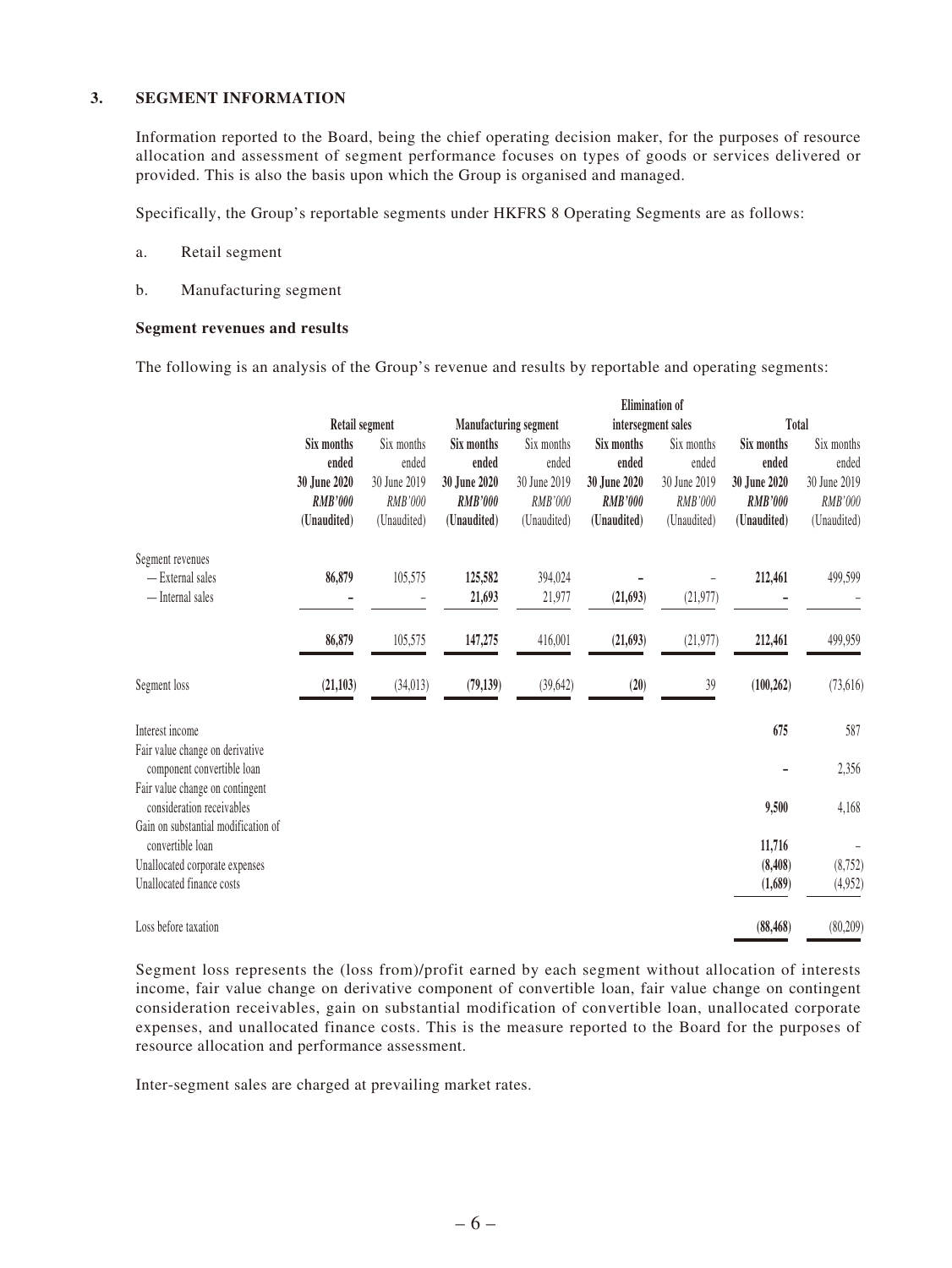#### **Segment assets and liabilities**

|                                   | Retail segment |                | <b>Manufacturing segment</b> |                | Consolidated   |                |  |
|-----------------------------------|----------------|----------------|------------------------------|----------------|----------------|----------------|--|
|                                   | 30 June        | 31 December    | 30 June                      | 31 December    | 30 June        | 31 December    |  |
|                                   | 2020           | 2019           | 2020                         | 2019           | 2020           | 2019           |  |
|                                   | <b>RMB'000</b> | <b>RMB'000</b> | <b>RMB'000</b>               | <b>RMB'000</b> | <b>RMB'000</b> | <b>RMB'000</b> |  |
|                                   | (Unaudited)    | (Audited)      | (Unaudited)                  | (Audited)      | (Unaudited)    | (Audited)      |  |
| Segment assets                    | 187,194        | 287,448        | 636,663                      | 822.127        | 823,857        | 1,109,575      |  |
| Unallocated corporate assets      |                |                |                              |                | 247,449        | 235,389        |  |
| Consolidated assets               |                |                |                              |                | 1,071,306      | 1,344,964      |  |
| Segment liabilities               | 190,632        | 272,523        | 569,915                      | 662,022        | 760,547        | 934,545        |  |
| Unallocated corporate liabilities |                |                |                              |                | 207,027        | 213,452        |  |
| Consolidated liabilities          |                |                |                              |                | 967,574        | 1,147,997      |  |

For the purpose of monitoring segment performances and allocating resources between segments:

- all assets are allocated to operating segments other than unallocated corporate assets (mainly comprising contingent consideration receivables and other unallocated corporate assets); and
- all liabilities are allocated to operating segments other than unallocated corporate liabilities (mainly comprising amount due to a related company, amount due to a shareholder, convertible loan and other unallocated corporate liabilities).

#### **Other segment information**

|                                     | Retail segment                                |                                        | <b>Manufacturing segment</b>                  |                                        | <b>Unallocated</b>                            |                                        | Total                                         |                                        |
|-------------------------------------|-----------------------------------------------|----------------------------------------|-----------------------------------------------|----------------------------------------|-----------------------------------------------|----------------------------------------|-----------------------------------------------|----------------------------------------|
|                                     | 30 June 2020<br><b>RMB'000</b><br>(Unaudited) | 30 June 2019<br>RMB'000<br>(Unaudited) | 30 June 2020<br><b>RMB'000</b><br>(Unaudited) | 30 June 2019<br>RMB'000<br>(Unaudited) | 30 June 2020<br><b>RMB'000</b><br>(Unaudited) | 30 June 2019<br>RMB'000<br>(Unaudited) | 30 June 2020<br><b>RMB'000</b><br>(Unaudited) | 30 June 2019<br>RMB'000<br>(Unaudited) |
| Addition of property,               |                                               |                                        |                                               |                                        |                                               |                                        |                                               |                                        |
| plant and equipment                 | 247                                           | 743                                    | 63,545                                        | 23,879                                 |                                               |                                        | 63,792                                        | 24,622                                 |
| Addition of right-of-use assets     | 6,096                                         | ۰                                      | -                                             | 40,309                                 |                                               | ۰                                      | 6,096                                         | 40,309                                 |
| Depreciation of property,           |                                               |                                        |                                               |                                        |                                               |                                        |                                               |                                        |
| plant and equipment                 | 1,589                                         | 1.713                                  | 2,670                                         | 2,891                                  |                                               | -                                      | 4.259                                         | 4,604                                  |
| Depreciation of right-of-use assets | 19,978                                        | 20,120                                 | 2,461                                         | 2,628                                  |                                               | -                                      | 22,439                                        | 22,748                                 |
| Provision against obsolete and      |                                               |                                        |                                               |                                        |                                               |                                        |                                               |                                        |
| slow-moving inventories             | (106)                                         | (8)                                    | 1,869                                         | 1,184                                  |                                               |                                        | 1,763                                         | 1,176                                  |
| (Reversal of)/impairment loss on    |                                               |                                        |                                               |                                        |                                               |                                        |                                               |                                        |
| trade and bills receivables         | (316)                                         |                                        | (5,876)                                       | 1,184                                  |                                               |                                        | (6,192)                                       | 1,184                                  |
| Finance costs                       | 5,125                                         |                                        | 6,531                                         | 2,529                                  | 1,689                                         | 10.269                                 | 13,345                                        | 12,798                                 |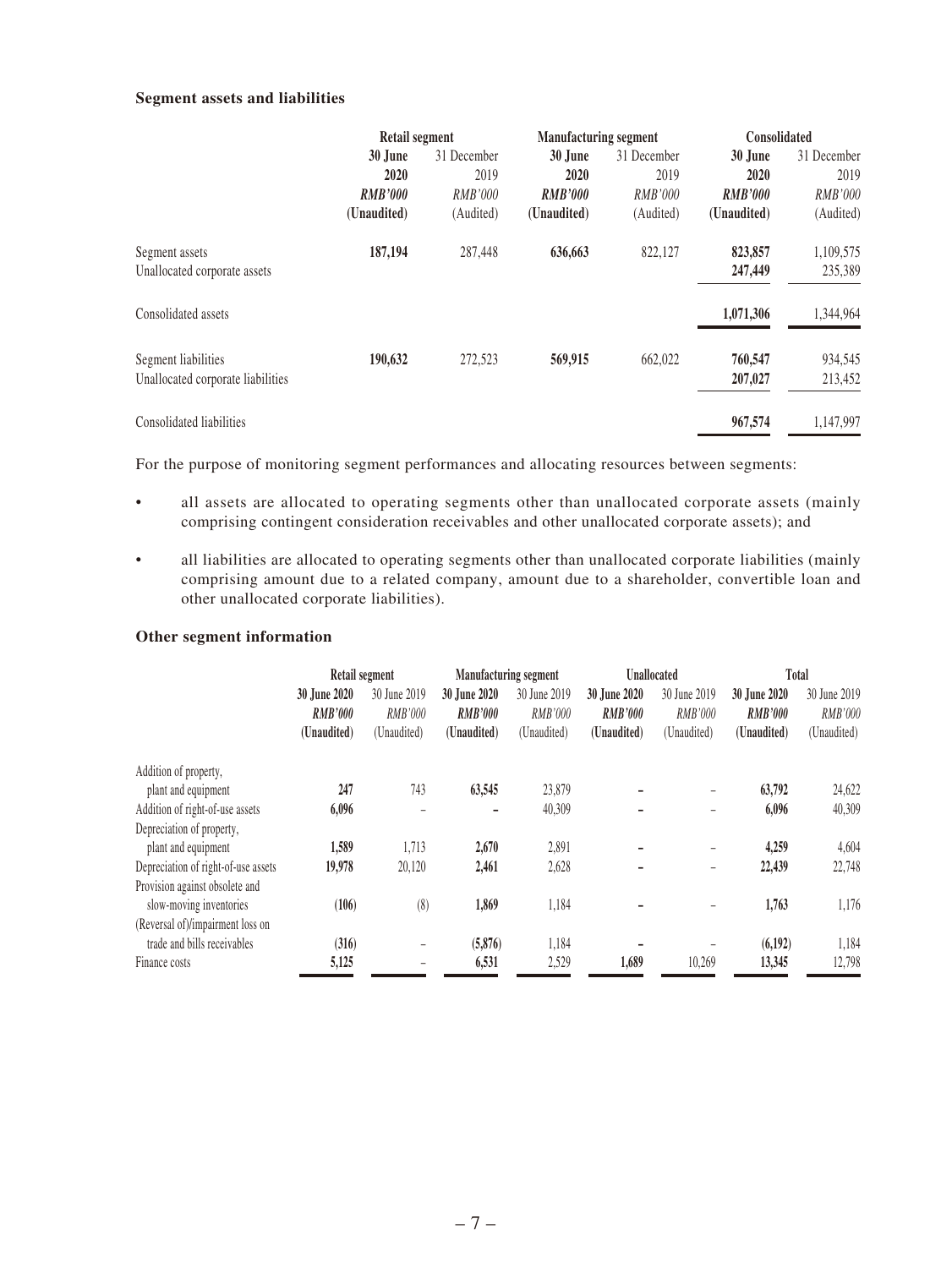#### **Geographical information**

#### *(a) Revenue from external customers*

|                                                      | 30 June        | 30 June        |
|------------------------------------------------------|----------------|----------------|
|                                                      | 2020           | 2019           |
|                                                      | <b>RMB'000</b> | <i>RMB'000</i> |
|                                                      | (Unaudited)    | (Unaudited)    |
| The People's Republic of China (including Hong Kong) | 14,955         | 71,395         |
| The United Kingdom                                   | 22,777         |                |
| The U.S.                                             | 174,729        | 428,204        |
|                                                      | 212,461        | 499,599        |

#### *(b) Non-current assets*

|                                                                                                    | 30 June<br>2020<br><b>RMB'000</b><br>(Unaudited) | 31 December<br>2019<br><i>RMB'000</i><br>(Audited) |
|----------------------------------------------------------------------------------------------------|--------------------------------------------------|----------------------------------------------------|
| The People's Republic of China (including Hong Kong)<br>Cambodia<br>The U.S.<br>The United Kingdom | 32,739<br>35,841<br>115,044<br>256               | 79,444<br>36,387<br>183,460<br>161                 |
|                                                                                                    | 183,880                                          | 299,452                                            |

The non-current asset information above is based on the locations of the assets and excludes deferred tax assets and contingent consideration receivables.

#### *Information about major customers*

Revenue from major customers which did not consist any related parties of the corresponding year contributing over 10% of the total revenue of the Group is as follows:

|            | Six months ended 30 June |                |  |
|------------|--------------------------|----------------|--|
|            | 2020                     | 2019           |  |
|            | <b>RMB'000</b>           | <i>RMB'000</i> |  |
| Customer 1 | 30,560                   | $N/A^*$        |  |
| Customer 2 | $N/A^*$                  | 66,345         |  |
| Customer 3 | $N/A^*$                  | 66,261         |  |
| Customer 4 | 21,817                   | $N/A^*$        |  |

\* Revenue from the customer is less than 10% of the total revenue of the Group.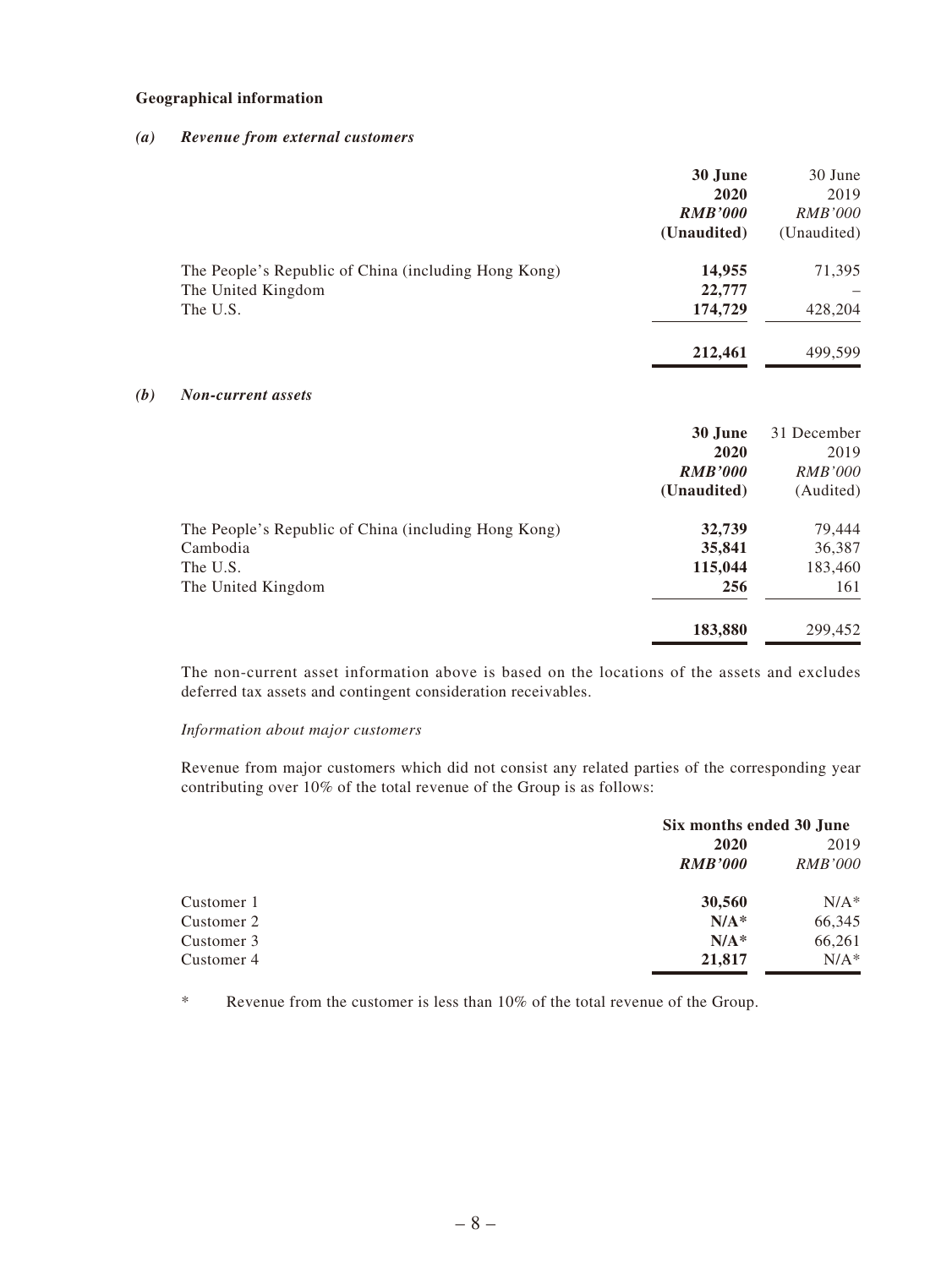### **4. REVENUE FROM CONTRACTS WITH CUSTOMERS**

Revenue represents the net invoiced value of goods sold, after allowances for returns, trade discounts and value-added tax.

|                                                                           | Six months ended 30 June |                |
|---------------------------------------------------------------------------|--------------------------|----------------|
|                                                                           | 2020                     | 2019           |
|                                                                           | <b>RMB'000</b>           | <i>RMB'000</i> |
|                                                                           | (Unaudited)              | (Unaudited)    |
| Revenue                                                                   |                          |                |
| Recognised at point of time:                                              |                          |                |
| Manufacturing and sales of sofas, sofa cover and other furniture products | 212,461                  | 499.599        |
|                                                                           |                          |                |

### **5. LOSS BEFORE TAX**

The Group's loss before tax is arrived at after charging/(crediting):

|                                                                         | Six months ended 30 June |                |  |
|-------------------------------------------------------------------------|--------------------------|----------------|--|
|                                                                         | 2020                     | 2019           |  |
|                                                                         | <b>RMB'000</b>           | <i>RMB'000</i> |  |
|                                                                         | (Unaudited)              | (Unaudited)    |  |
| Cost of inventories sold                                                | 194,053                  | 407,111        |  |
| Depreciation of property, plant and equipment                           | 4,259                    | 4,604          |  |
| Depreciation of right-of-use assets                                     | 22,439                   | 22,748         |  |
| Gain on substantial modification of convertible loan                    | (11,716)                 |                |  |
| Salaries, wages and benefits in kind                                    | 56,417                   | 88,254         |  |
| Pension scheme contributions                                            | 3,949                    | 4,173          |  |
| Provision against obsolete and slow-moving inventories                  | 1,763                    | 1,176          |  |
| Write-down of inventories to net realisable value                       |                          | 1,491          |  |
| (Reversal of impairment)/impairment of trade and bills receivables, net | (6, 192)                 | 1,184          |  |
| Reversal of product warranty, net                                       | (966)                    | (1, 484)       |  |
| Interest for convertible loan                                           | 1,689                    | 4,880          |  |
| Interest for lease liabilities                                          | 5,462                    | 5,317          |  |

#### **6. INCOME TAX**

Under the two-tiered profits tax rates regime in Hong Kong, the first HK\$2 million of profits of the qualifying group entity will be taxed at 8.25%, and profits above HK\$2 million will be taxed at 16.5%. The profits of group entities not qualifying for the two-tiered profits tax rates regime will continue to be taxed at a flat rate of 16.5% (2019: 16.5%).

PRC subsidiaries are subject to the PRC Enterprise Income Tax at 25% during the period (2019: 25%). Pursuant to the relevant laws and regulations in the PRC, Zhejiang Morris Fashion Home Co., Ltd. ("**Fashion Home**") and Zhejiang Apollo Leather Products Co., Ltd. ("**Apollo**"), which qualified as High and New Technology Enterprises ("**HNTE**") on 30 November 2018, were entitled to a reduced enterprise income tax rate of 15%. During the period ended 30 June 2020, Fashion Home and Apollo applied the qualification of HNTE and are entitled to the reduced tax rate of 15% until 30 November 2021.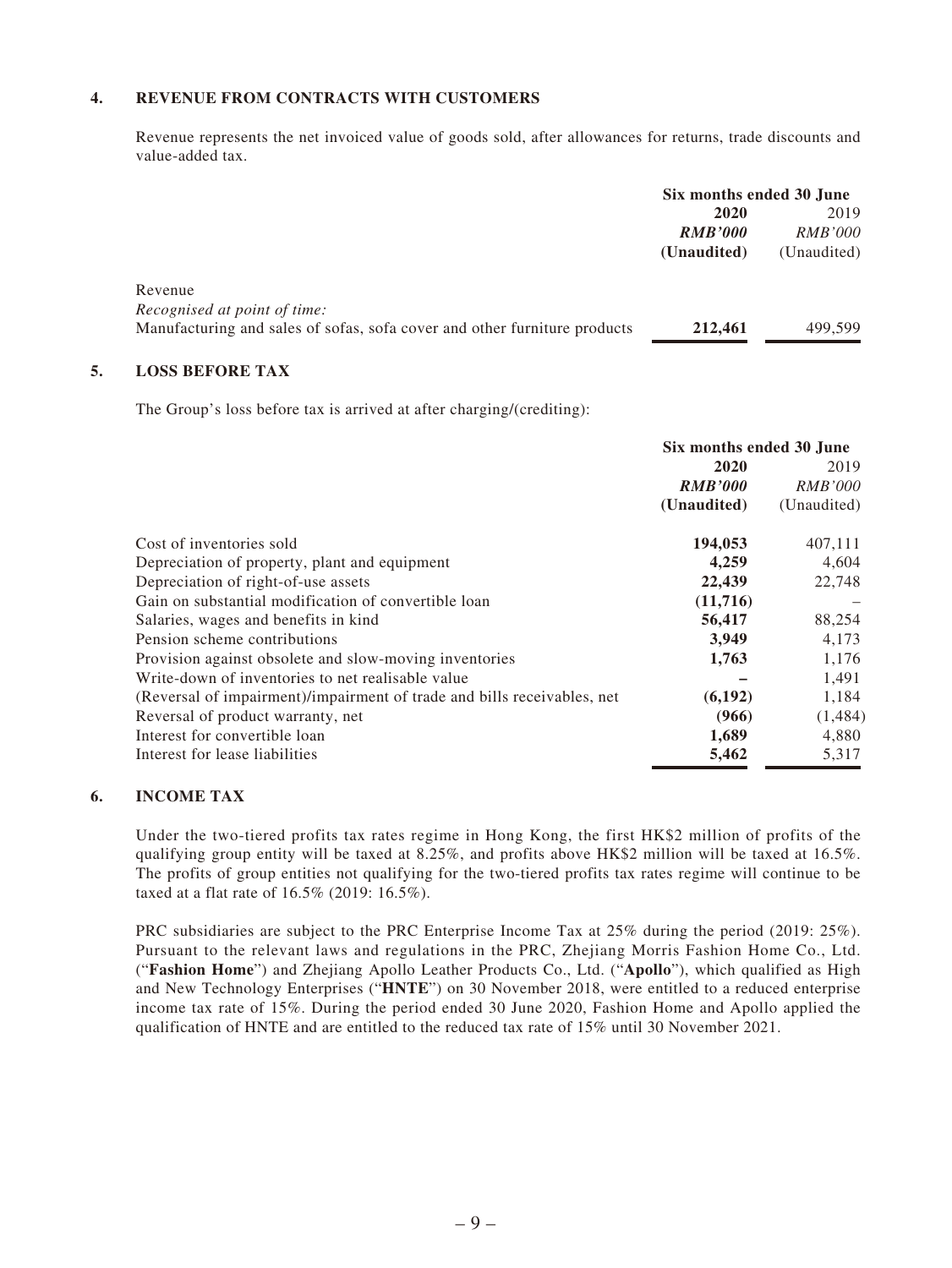The U.S. corporate tax rate is 21% for the period ended 30 June 2020 in accordance to the Tax Cuts and Jobs Act. The U.S. income tax includes (a) federal income tax calculated at a fixed rate of 21% for the period ended 30 June 2020 (2019: a fixed rate of 21%) on the estimated U.S. federal taxable income and (b) state income tax calculated at various state income tax rates for both periods on the estimated state taxable income for the respective states. The income subject to tax in a specific state (i.e. state taxable income) is calculated based on the federal taxable income with state tax adjustments, which is then allocated or apportioned to the respective states (i.e. percentage of taxable income that should be apportioned or specially allocated to the respective states in which the Group operates) based on the apportionment factors provided from the state tax returns in previous year.

Pursuant to the income tax rules and regulations of United Kingdom (UK), the subsidiary comprising the Group in UK is liable to United Kingdom CIT at a tax rate of 19% for the period ended 30 June 2020.

Pursuant to the relevant laws and regulations in Cambodia, the tax rate of the Cambodian subsidiary is 20% during the period ended 30 June 2020.

Taxes on profit assessable in elsewhere have been calculated at the rate of tax prevailing in the jurisdictions in which the Group operates.

|                           | Six months ended 30 June |                |
|---------------------------|--------------------------|----------------|
|                           | 2020                     | 2019           |
|                           | <b>RMB'000</b>           | <i>RMB'000</i> |
|                           | (Unaudited)              | (Unaudited)    |
| Current — Hong Kong       |                          | 1,139          |
| $Current - U.S.$          |                          | 65             |
| Current — Other           | 65                       |                |
| Deferred tax              | (1,117)                  | (2, 346)       |
| Tax credit for the period | (1,052)                  | (1, 142)       |

### **7. LOSS PER SHARE ATTRIBUTABLE TO ORDINARY EQUITY HOLDERS OF THE COMPANY**

The calculation of basic loss per share amount for the period ended 30 June 2020 was based on the loss for the period attributable to ordinary equity holders of the Company of RMB87,363,000 (2019: RMB79,067,000), and the weighted average number of ordinary shares of 975,440,956 (2019: 1,000,000,000) in issue during the period.

Diluted earnings per share amounts for the six months ended 30 June 2020 are calculated by adjusting the weighted average number of ordinary shares outstanding to assume conversion of all dilutive potential ordinary shares. The Convertible Loan is assumed to have been converted into ordinary shares, and the loss for the six months ended 30 June 2020 is adjusted to exclude the interest expense on the Convertible Loan and gain on substantial modification of convertible loan less tax effect, if any (2019: No adjustment has been made to the basic loss per share amounts as the Group had anti-dilutive ordinary shares in issue).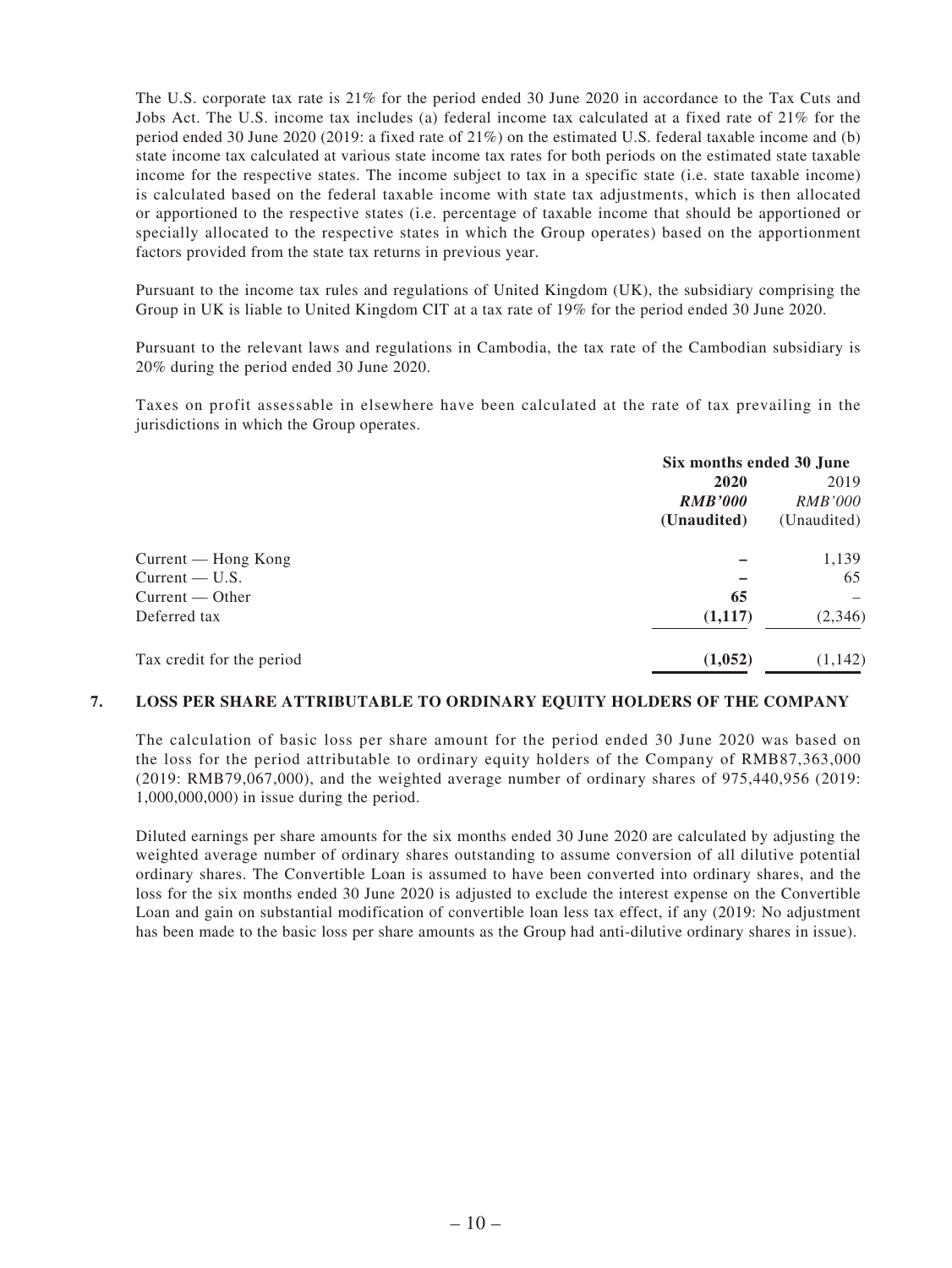The calculation of basic and diluted loss per share is based on the following:

|                                                                                      | Six months ended 30 June |                          |
|--------------------------------------------------------------------------------------|--------------------------|--------------------------|
|                                                                                      | 2020                     | 2019                     |
|                                                                                      | <b>RMB'000</b>           | <b>RMB'000</b>           |
|                                                                                      | (Unaudited)              | (Unaudited)              |
| Loss for the purpose calculating basic loss per share                                |                          |                          |
| (loss for the period attributable to the owners of the Company)                      | (87,363)                 | (79,067)                 |
| Interest on the convertible loan                                                     | 1,689                    |                          |
| Gain on substantial modification of convertible loan                                 | (11,716)                 |                          |
| Loss attributable to the shareholders of the Company,                                |                          |                          |
| used in the diluted loss per share calculation                                       | (97, 390)                | (79,067)                 |
|                                                                                      |                          | Six months ended 30 June |
|                                                                                      | 2020                     | 2019                     |
|                                                                                      | (Unaudited)              | (Unaudited)              |
| Weighted average number of ordinary shares in issue,                                 |                          |                          |
| used in the basic earnings per share calculation                                     | 975,440,956              | 1,000,000,000            |
| Effect of dilutive — weighted average number of ordinary shares:<br>convertible loan | 49,985,192               |                          |
|                                                                                      |                          |                          |
| Weighted average number of ordinary shares for the purpose of                        |                          |                          |
| calculating diluted earnings per share                                               | 1,025,426,148            | 1,000,000,000            |
|                                                                                      |                          |                          |

#### **8. DIVIDENDS**

The Board has proposed not to declare interim dividend for the six months ended 30 June 2020 (six months ended 30 June 2019: Nil).

### **9. TRADE AND BILLS RECEIVABLES**

|                                                 | 30 June        | 31 December    |
|-------------------------------------------------|----------------|----------------|
|                                                 | 2020           | 2019           |
|                                                 | <b>RMB'000</b> | <i>RMB'000</i> |
|                                                 | (Unaudited)    | (Audited)      |
| Trade receivables from third parties            | 104,519        | 234,847        |
| Less: Impairment of trade receivables           | (11, 637)      | (17, 829)      |
| Trade receivables, net                          | 92,882         | 217,018        |
| Bills receivable arising from intra-group sales | 632            |                |
|                                                 | 93,514         | 217,018        |

The Group's trading terms with its customers are mainly on credit. The credit period is generally one to two months, extending up to three to six months for major customers. The Group seeks to maintain strict control over its outstanding receivables and overdue balances are reviewed regularly by senior management. The Group does not hold any collateral over its trade and bills receivable balances. Trade and bills receivables are non-interest-bearing.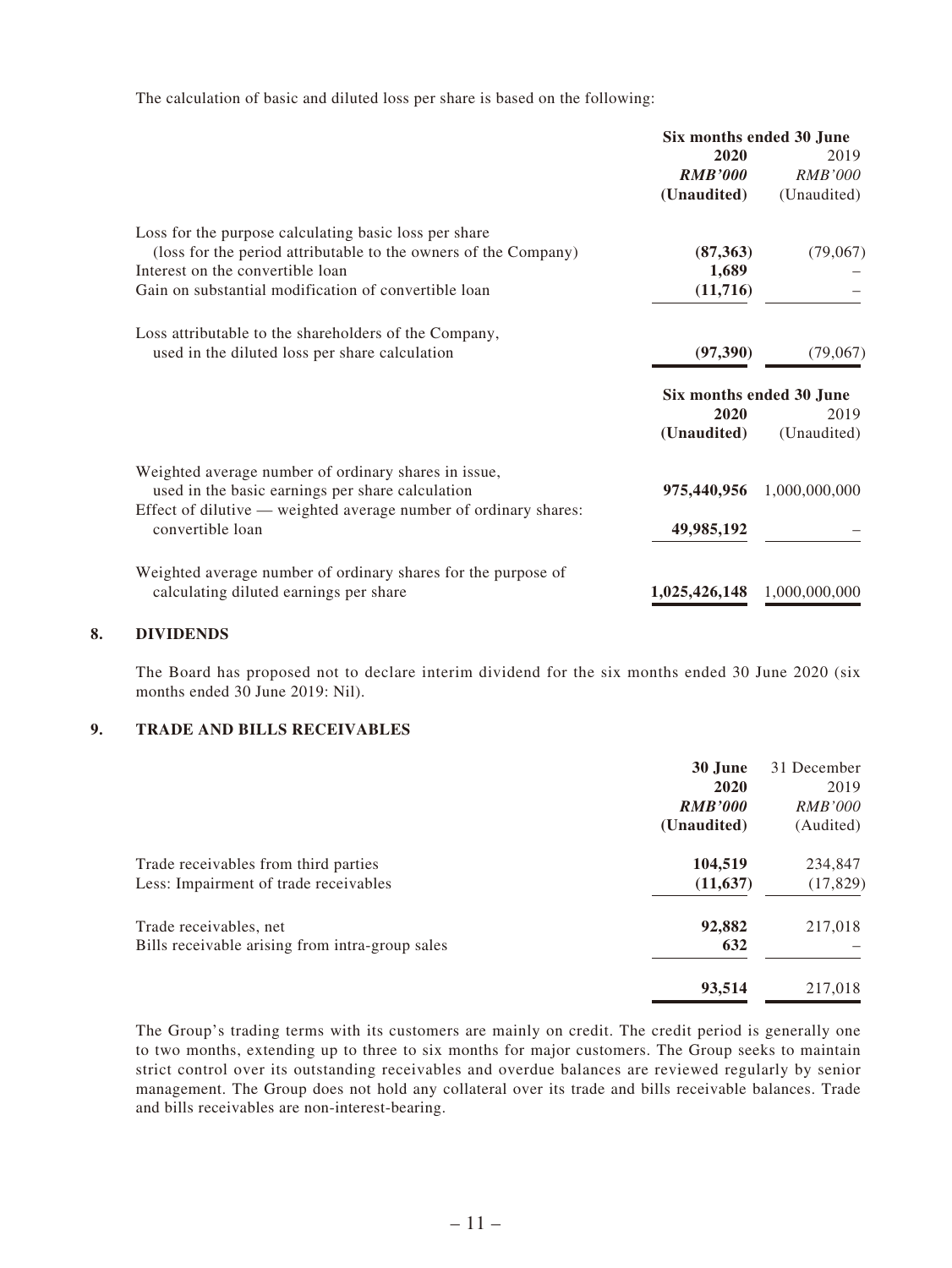An ageing analysis of trade and bills receivables as at the end of the Reporting Period, based on the invoice date and net of provision, is as follows:

|                 | 30 June        | 31 December    |
|-----------------|----------------|----------------|
|                 | 2020           | 2019           |
|                 | <b>RMB'000</b> | <i>RMB'000</i> |
|                 | (Unaudited)    | (Audited)      |
| Within 3 months | 55,310         | 205,807        |
| 4 to 6 months   | 29,087         | 2,925          |
| 7 to 12 months  | 9,117          | 8,286          |
|                 | 93,514         | 217,018        |

#### **10. TRADE AND BILLS PAYABLES**

|                                      | 30 June<br>31 December           |
|--------------------------------------|----------------------------------|
|                                      | 2020<br>2019                     |
|                                      | <b>RMB'000</b><br><i>RMB'000</i> |
| (Unaudited)                          | (Audited)                        |
| Trade payables to third parties      | 153,028<br>158,737               |
| Bills payable                        |                                  |
| - arising from intra-group purchases | 69,853<br>90,865                 |
| — arising from third party purchases | 148,989<br>139,732               |
|                                      | 371,870<br>389,334               |

An ageing analysis of the trade and bills payables as at the end of the Reporting Period, based on the invoice date, is as follows:

|                | 30 June        | 31 December    |
|----------------|----------------|----------------|
|                | 2020           | 2019           |
|                | <b>RMB'000</b> | <i>RMB'000</i> |
|                | (Unaudited)    | (Audited)      |
| Within 1 month | 59,131         | 108,207        |
| 2 to 3 months  | 158,435        | 72,450         |
| 4 to 6 months  | 109,914        | 130,034        |
| Over 6 months  | 44,390         | 78,643         |
|                | 371,870        | 389,334        |

The trade and bills payables are non-interest-bearing. Trade payables are normally settled on terms of 30 to 180 days while bills payable are settled on a term of 90 to 180 days.

### **11. CONVERTIBLE LOAN**

|                                             | 30 June        | 31 December    |
|---------------------------------------------|----------------|----------------|
|                                             | 2020           | 2019           |
|                                             | <b>RMB'000</b> | <i>RMB'000</i> |
|                                             | (Unaudited)    | (Audited)      |
| Liability component of the Convertible Loan | 100,352        | 109,588        |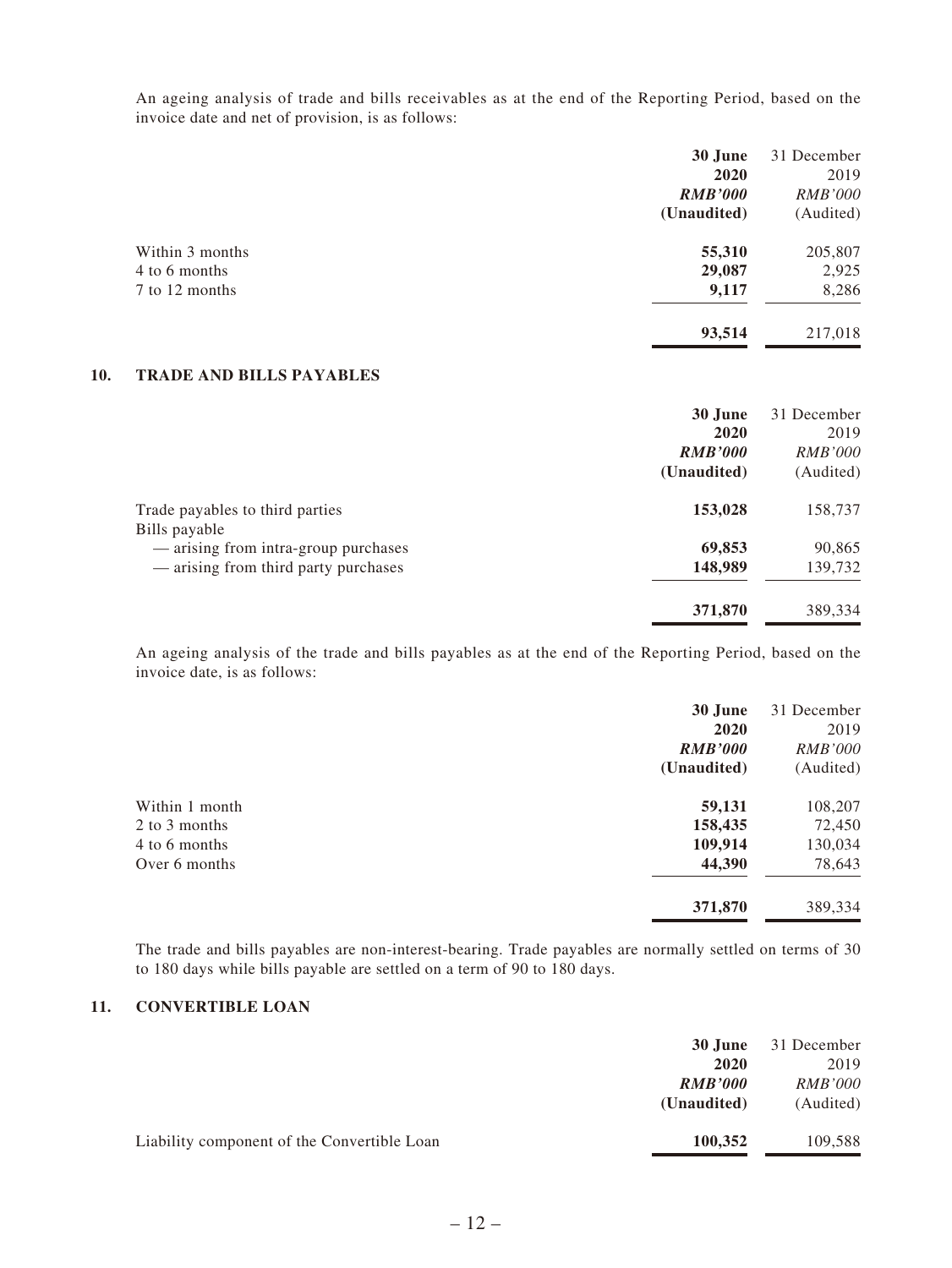|                                             | 30 June        | 31 December    |
|---------------------------------------------|----------------|----------------|
|                                             | 2020           | 2019           |
|                                             | <b>RMB'000</b> | <i>RMB'000</i> |
|                                             | (Unaudited)    | (Audited)      |
| Analysed for reporting purpose as:          |                |                |
| Liability component of the Convertible Loan |                |                |
| Current liabilities                         | 51,166         | 99,986         |
| Non-current liabilities                     | 49,186         | 9,602          |
|                                             | 100,352        | 109,588        |

On 5 January 2018, the Company entered into a convertible loan (the "**Convertible Loan**") agreement (the "**Convertible Loan Agreement**") with International Finance Corporation ("**IFC**"), pursuant to which IFC agreed to lend, and the Company agreed to borrow, the Convertible Loan in an aggregate principal amount of HK\$200,000,000. IFC has the right to convert all or any part of the outstanding principal amount of the Convertible Loan into shares of the Company at an initial conversion price of HK\$2.22 per conversion share (subject to adjustments as set out in the Convertible Loan Agreement). The outstanding principal of the Convertible Loan bears interest at a rate of 1.25% per annum above 6 months HIBOR. Interest period of the Convertible Loan shall be a period of six months in each case beginning on an interest payment date and ending on the day immediately before the next following interest payment date.

Unless previously converted, the Company shall repay 50% of the non-converted portion of the Convertible Loan outstanding as at fourth anniversary of the date of the Convertible Loan (the "**First Repayment Instalment Date**").

Subject to any repayment to be made on the First Repayment Instalment Date as set out above, the outstanding amount of the non-converted portion of the Convertible Loan shall be repaid on the fifth anniversary of the date of the Convertible Loan (the "**Maturity Date**") together with a redemption premium (the "**Redemption Premium**") which is an amount equal to 3.25% per annum of such portion of the principal amount of the Convertible Loan to be repaid or prepaid in respect of the period beginning on the date of the disbursement and ending on the day immediately before the date of repayment or prepayment. Any amount of the Convertible Loan which is redeemed by the Company will forthwith be cancelled.

On 29 May 2020, the Company was granted a temporary waiver by IFC to postpone the instalments from 28 January 2020 to 28 April 2020. At the same time, the repayment schedule was renewed. As the modification of the convertible loan is substantial, the convertible loan was derecognized and the Company record gain on substantial modification of the convertible loan of approximately RMB11,716,000.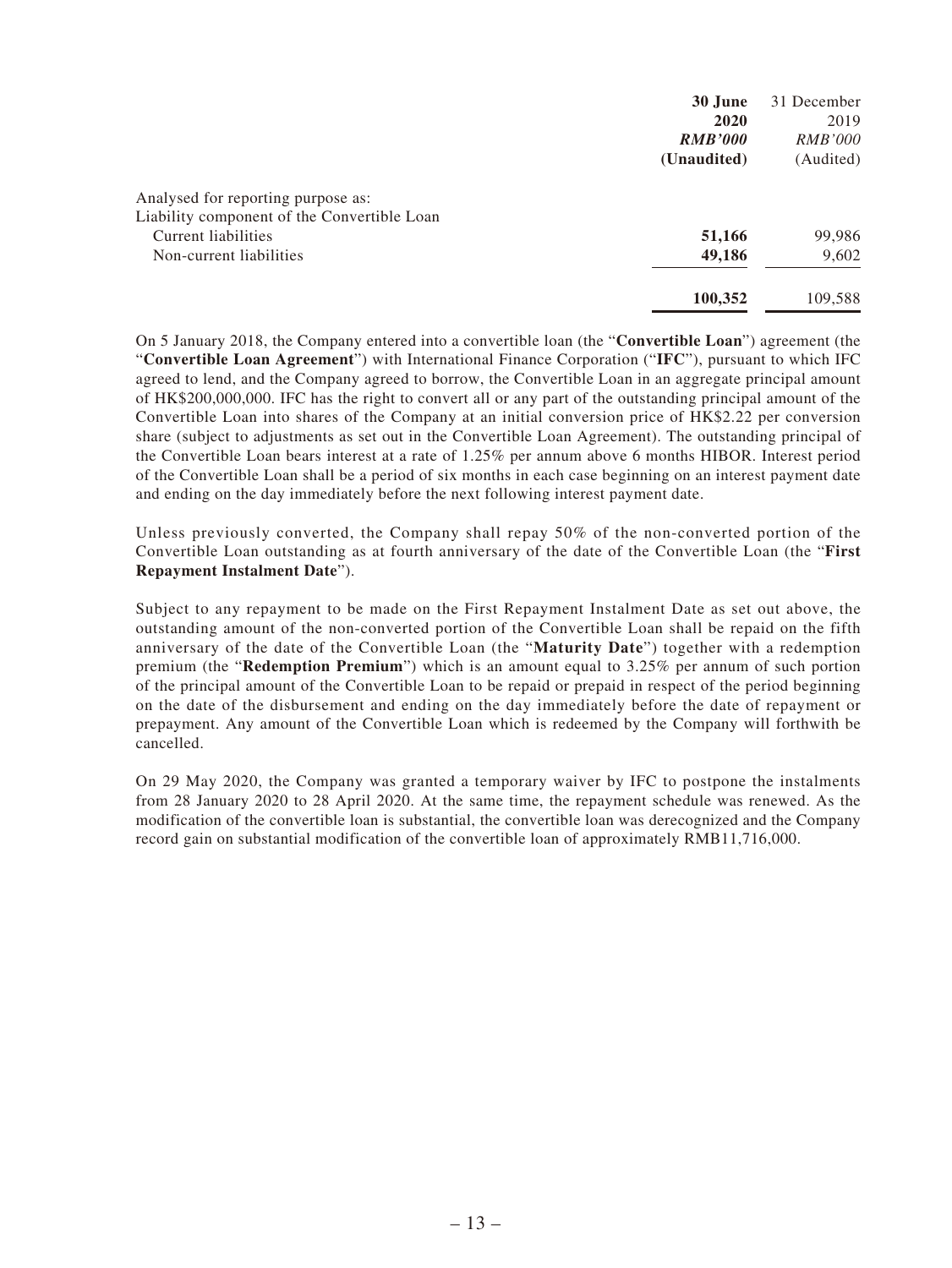The Convertible Loan recognised in the unaudited condensed consolidated statement of financial position of the Group and the movements during the Reporting Period are as follows:

|                                                          | <b>RMB'000</b> |
|----------------------------------------------------------|----------------|
| At 1 January 2020 (Audited)                              | 109,588        |
| Gain on substantial modification of the Convertible Loan | (11,716)       |
| Imputed interest on the Convertible Loan                 | 1,689          |
| Exchange difference                                      | 791            |
| At 30 June 2020 (Unaudited)                              | 100.352        |

### **12. SHARE CAPITAL**

|                                     | 30 June 2020    |                              | 31 December 2019 |                              |
|-------------------------------------|-----------------|------------------------------|------------------|------------------------------|
|                                     | <b>US\$'000</b> | <b>RMB'000</b><br>equivalent | <i>US\$'000</i>  | <i>RMB'000</i><br>equivalent |
|                                     | (Unaudited)     | (Unaudited)                  | (Audited)        | (Audited)                    |
| Authorised:                         |                 |                              |                  |                              |
| $10,000,000,000$ ordinary shares of |                 |                              |                  |                              |
| US\$0.001 each                      | 10,000          |                              | 10,000           |                              |
| <i>Issued and fully paid:</i>       |                 |                              |                  |                              |
| $1,000,000,000$ ordinary shares of  |                 |                              |                  |                              |
| US\$0.001 each                      | 1,000           | 6,914                        | 1,000            | 6.914                        |

The movements in the Company's issued share capital during the period are as follow:

|                                         | Number of<br>ordinary<br>shares in issue | <b>Issued</b><br>capital<br><i>RMB'000</i><br>(Unaudited) |
|-----------------------------------------|------------------------------------------|-----------------------------------------------------------|
| As at 31 December 2019 and 30 June 2020 | 1,000,000,000                            | 6.914                                                     |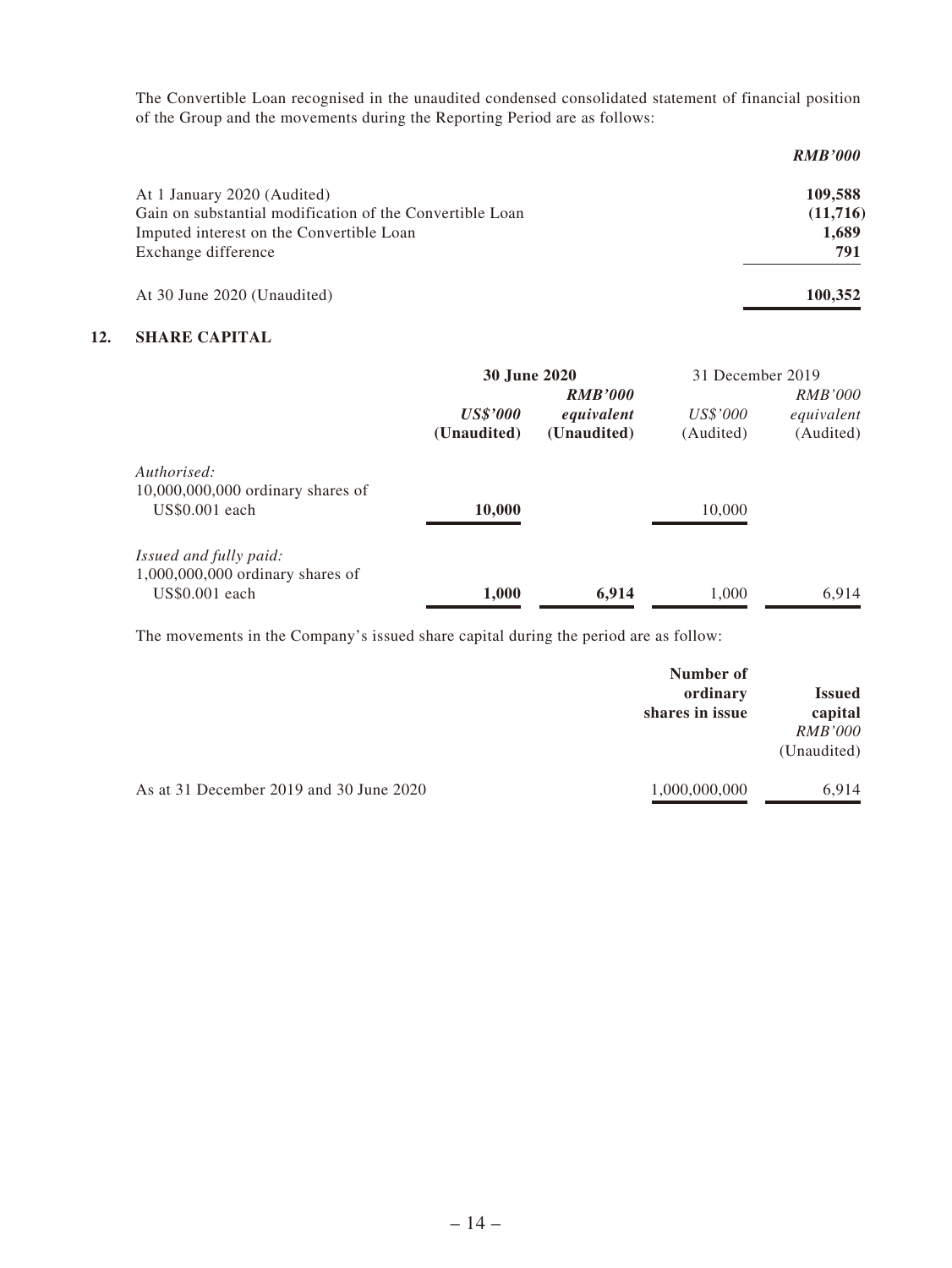# **MANAGEMENT DISCUSSION AND ANALYSIS**

## **BUSINESS REVIEW**

During the Reporting Period, the outbreak of Coronavirus Disease 2019 ("**COVID-19**") has severely disrupted the global economic activities and led to widespread slowdown in economy. The unprecedented situation coupled with China US trade tensions led to disruption to global supply chains and weakened consumer sentiment, resulting in adverse effects to the performance of the Group for the first half of 2020. The revenue of the Group amounted to approximately RMB212.5 million for the six months ended 30 June 2020, representing a decrease of approximately 57.5% as compared to approximately RMB499.6 million for the six months ended 30 June 2019.

### **Business development in North America**

As our revenue was mainly derived from the U.S., the Sino-US trade friction and the epidemic had material impacts on the Group, leading to a significant decrease in our results in North America as compared to the same period of last year. Due to the partial sharing of tariffs, the profit margin of our exported products was also affected. Amidst the difficult business environment caused by the Sino-US trade war, the management of the Group sought to tackle these challenges by consolidating relationship with selected enterprise customers.

### **Retail business development in China and Hong Kong**

As of August 2020, the Group had a total of 1 flagship showroom, 2 self-operated retail stores, 6 franchise stores and 3 online stores across different provinces in Mainland China.

In Hong Kong, the Group had a total of 4 self-operated retail stores in Wan Chai, Sha Tin, Tsuen Wan and Causeway Bay, respectively and 4 points of consignment sales in Kowloon Bay, Yuen Long, Wan Chai and Tsuen Wan. The Group also introduced auxiliary decoration services to establish one-stop services including decoration and furniture setting, instilling its stylish home design concept into Hong Kong market.

### **Other overseas markets**

During the Reporting Period, the Group established a showroom in Tokyo, Japan, as the first step to develop the Japanese market. For United Kingdom market, the Group started the supply chain warehouse program with a large chain store. The Group intends to provide more diversified and competitive products to increase the market share in these markets.

### **FINANCIAL REVIEW**

For the six months ended 30 June 2020, the principal business activities of Group comprise the manufacturing and sales of sofas, sofa covers and other furniture products.

During the Reporting Period, the revenue of the Group amounted to RMB212.5 million (2019: RMB499.6 million), representing a decrease of approximately 57.5% as compared with last period, which was mainly attributed to the decrease in revenue generated from sale of sofas, sofa covers and other furniture products resulted from the disruption of business activities and supply chain caused by COVID-19 and the shop closures of the Group in the United States.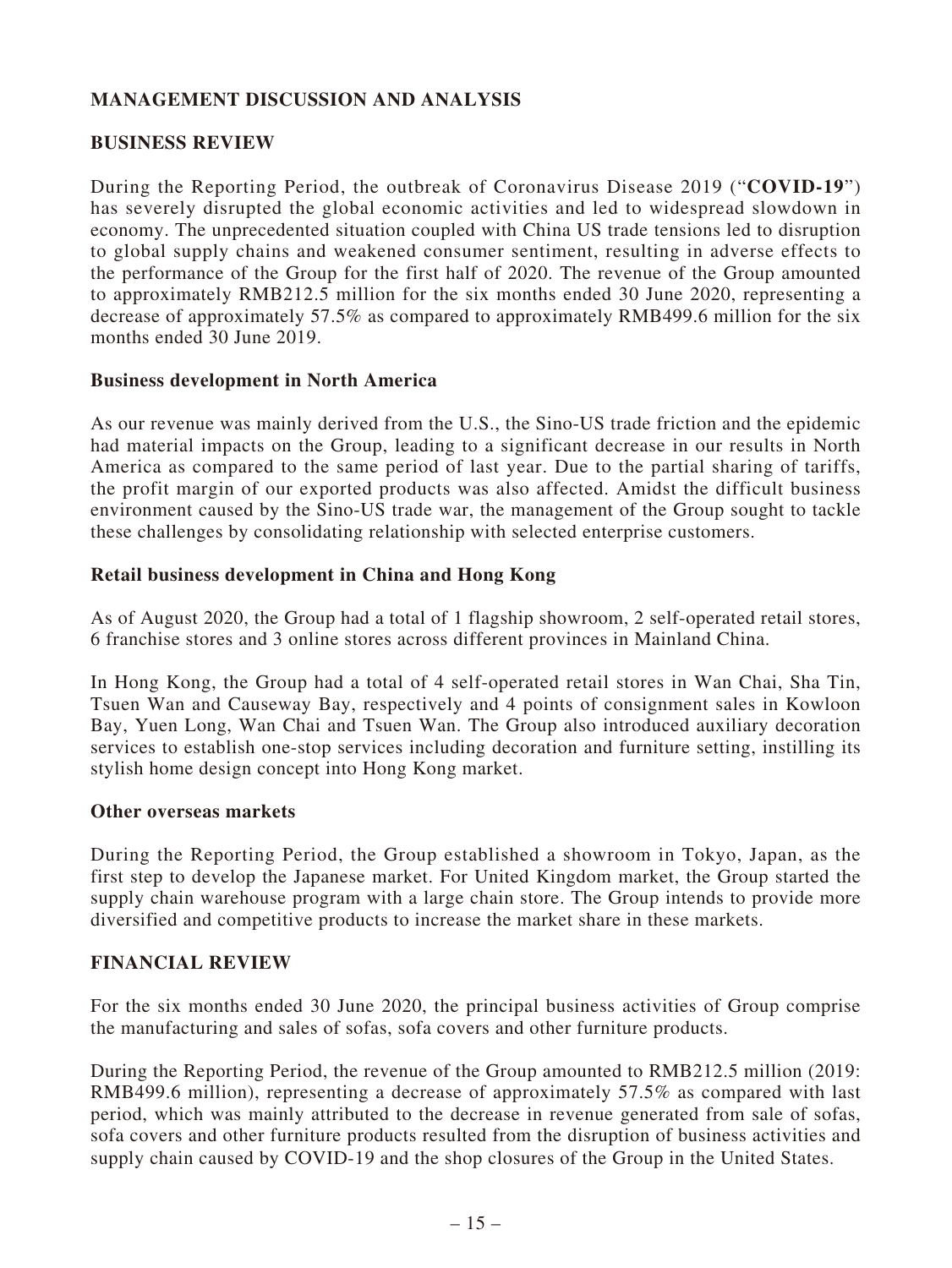The Group's gross profit for the Reporting Period was RMB16.6 million (2019: RMB71.1 million), representing a decrease of approximately 76.7% as compared with the same period of last year, with gross profit margin decreased from approximately 14.2% to approximately 7.8%. The decrease in gross profit margin was primarily due to tariffs imposed by the US on furniture imported from Mainland China and the decreased orders of furniture products due to the outbreak of COVID-19.

The net loss of the Group amounted to RMB87.4 million (2019: RMB79.1 million) during the Reporting Period. The increase in net loss was mainly attributable to a decrease in sales volume caused by the Sino-US trade war and the outbreak of COVID-19.

The Company's basic loss per ordinary share was RMB8.96 cents for the six months ended 30 June 2020 (basic loss per share for the six months ended 30 June 2019: RMB7.91 cents) based on the loss for the period attributable to ordinary equity holders of the Company of approximately RMB87.4 million (profit for the six months ended 30 June 2019: approximately RMB79.1 million), and the weighted average number of ordinary shares of 1,025,426,148 for the six months ended 30 June 2020 (30 June 2019: 1,000,000,000).

# **Cost of sales**

The cost of sales of the Group decreased by approximately 54.3% from approximately RMB428.5 million for the six months ended 30 June 2019 to approximately RMB195.8 million for the six months ended 30 June 2020, which was primarily due to the decrease in sales.

# **Other income and gains**

The other income and gains of the Group increased from approximately RMB21.0 million for the six months ended 30 June 2019 to approximately RMB39.9 million for the six months ended 30 June 2020. Such increase was mainly due to the increase in fair value change on contingent consideration receivables, gain on substantial modification of the convertible loan, gain on leases termination and net exchange gains.

# **Selling and distribution expenses**

The selling and distribution expenses of the Group decreased by approximately 45.3% from approximately RMB94.8 million for the six months ended 30 June 2019 to approximately RMB51.9 million for the six months ended 30 June 2020. Such decrease was primarily due to the decrease in marketing cost.

# **Administrative expenses**

The administrative expenses of the Group increased by approximately 24.9% from approximately RMB63.5 million for the six months ended 30 June 2019 to approximately RMB84.5 million for the six months ended 30 June 2020. Such increase was primarily due to increase in professional and consultancy fee incurred during the period.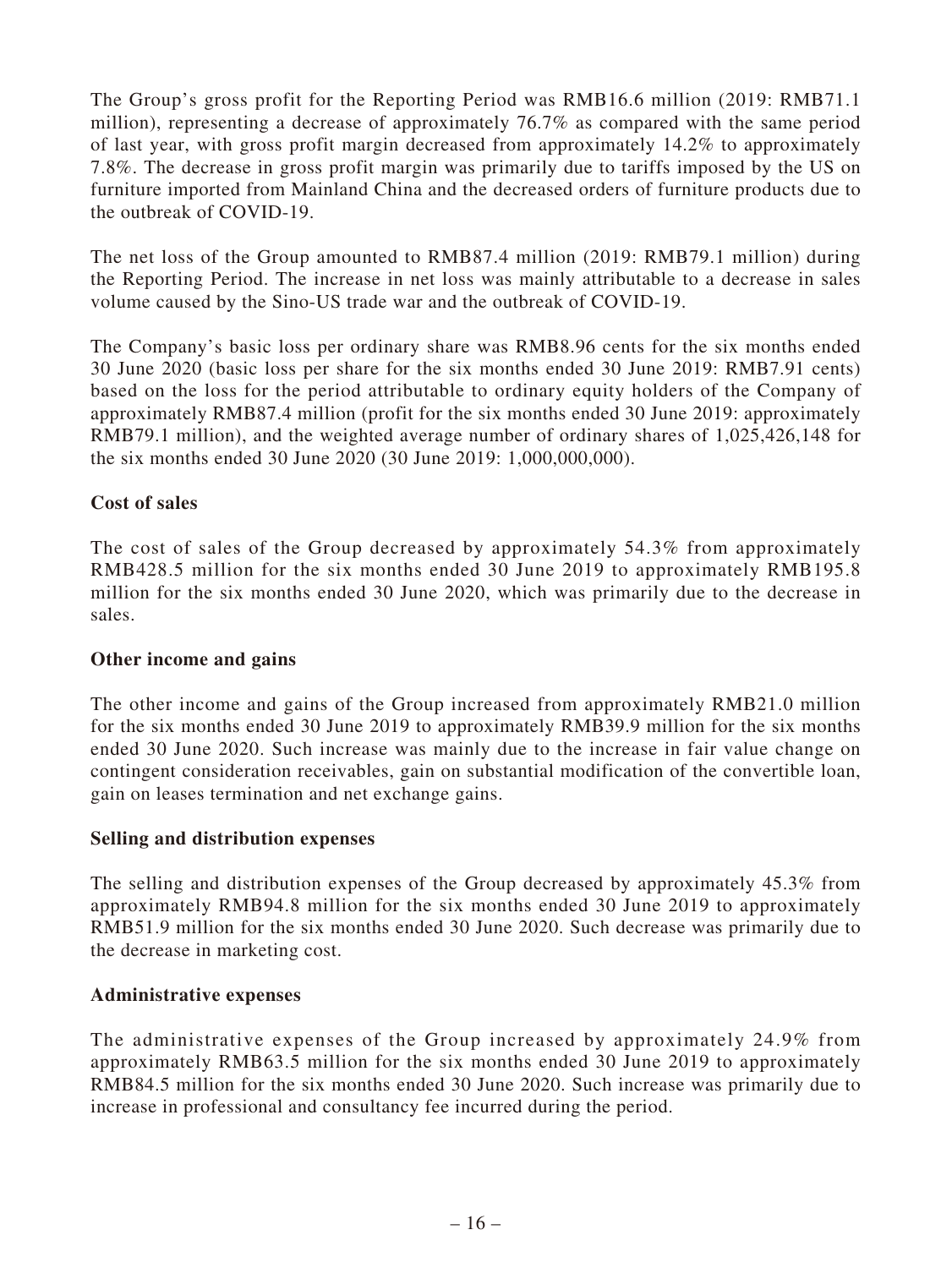## **Finance costs**

The finance costs of the Group slightly increased by approximately 3.9% from approximately RMB12.8 million for the six months ended 30 June 2019 to approximately RMB13.3 million for the six months ended 30 June 2020. The increase in finance costs was mainly due to the increase in interest for lease liabilities.

### **Income tax credit**

The income tax credit decreased by approximately 7.9% from approximately RMB1,142,000 for the six months ended 30 June 2019 to income tax credit approximately RMB1,052,000 for the six months ended 30 June 2020 as the major subsidiaries in PRC suffered loss during the Reporting Period due to the decrease in sales volume and the impact from the Sino-US trade war. Currently, our principal subsidiaries in Mainland China are subject to an enterprise income tax rate of 15%.

# **LIQUIDITY AND CAPITAL RESOURCES**

# **Working capital**

For the six months ended 30 June 2020, cash and cash equivalents of the Group decreased by approximately RMB5.4 million, which was comprised of the net cash flows generated from operating activities of approximately RMB84.1 million, net cash flows generated from investing activities of approximately RMB58.8 million, and net cash flows used in financing activities of approximately RMB146.0 million, while approximately RMB2.3 million was the net exchange loss of foreign exchange rate changes.

### **Borrowing and pledge of assets**

As at 30 June 2020, the Group's interest-bearing bank borrowings amounted to approximately RMB76.8 million (31 December 2019: approximately RMB220.8 million). The bank loans' interest rates ranged from  $4.4\%$  to  $6.5\%$  (31 December 2019:  $3.2\%$  to  $6.5\%$ ) per annum.

As at 30 June 2020, approximately RMB100.8 million (31 December 2019: approximately RMB132.3 million) restricted bank balances were pledged for bank borrowings and bills payables. Decrease in restricted bank balance was mainly due to the decrease in bills payables during the Reporting Period.

# **Gearing ratio**

The gearing ratio of the Group, which is total interest-bearing bank borrowings divided by total equity as at the end of the year/period, decreased from approximately 112.0% as at 31 December 2019 to approximately 74.0% as at 30 June 2020, which was primarily due to the decrease in interest-bearing bank borrowings as at 30 June 2020.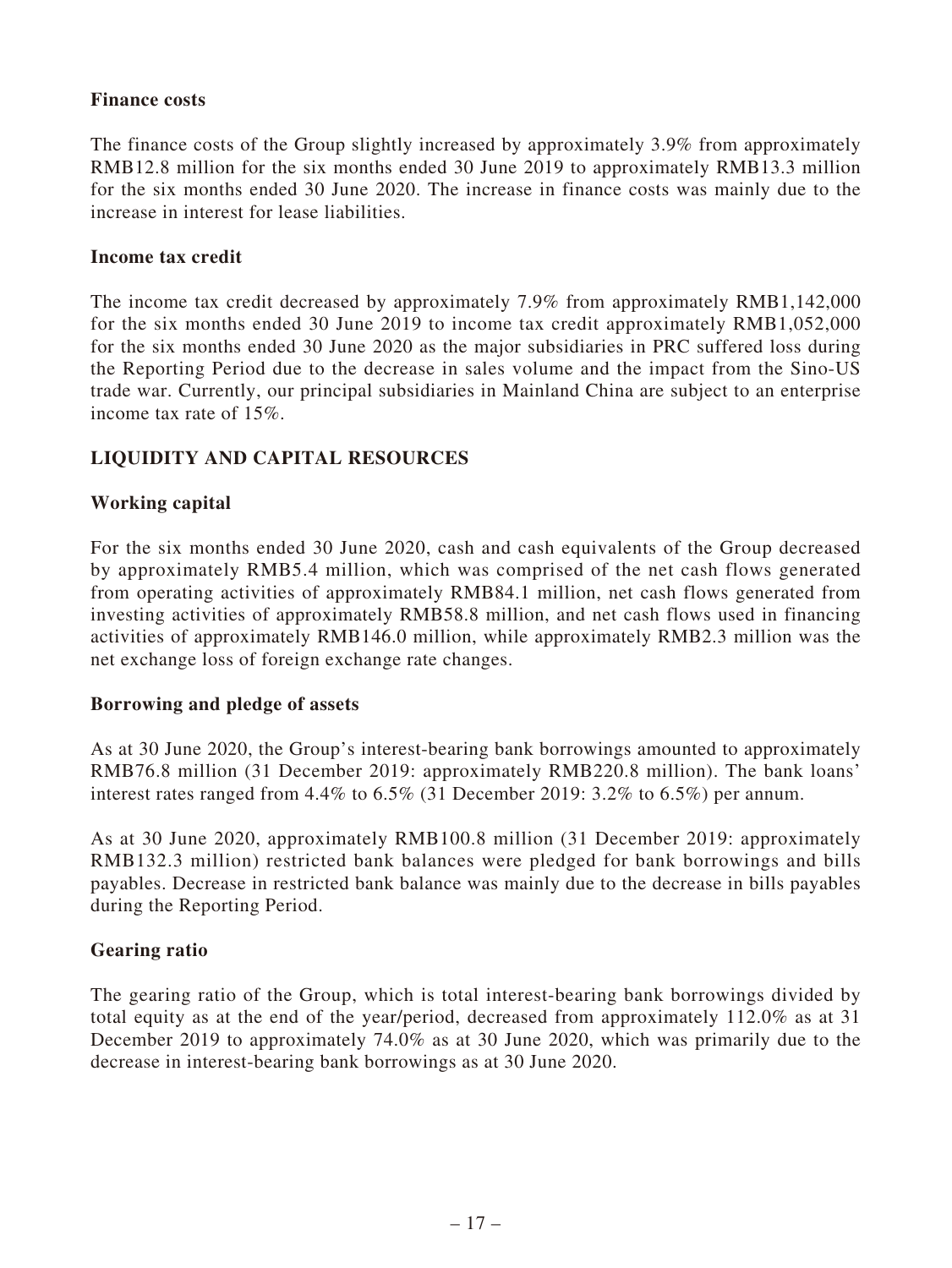# **Contingent liabilities**

The Group did not have any significant contingent liabilities as at 30 June 2020.

## **Trade and bills receivables**

The trade and bills receivables of the Group decreased to approximately RMB93.5 million as at 30 June 2020 (31 December 2019: approximately RMB217.0 million), primarily due to the decrease in sales to our customers in the second quarter in 2020 as compared to the fourth quarter in 2019.

### **Trade and bills payables**

The trade and bills payables of the Group decreased to approximately RMB371.9 million as at 30 June 2020 (31 December 2019: approximately RMB389.3 million), primarily due to the decrease in purchase from the Group's suppliers in the second quarter in 2020 as compared to the fourth quarter in 2019.

### **Foreign exchange exposure**

Revenue from major customers is mainly from the U.S. while the production facilities of the Group are mainly located in the PRC. Accordingly, most of the sales are denominated in U.S. dollar while the costs arising from the Group's operations are generally settled in RMB. As a result, fluctuations in the value of U.S. dollar against RMB could adversely affect the financial results of the Group. During the six months ended 30 June 2020, the Group did not experience any material difficulties or impacts on its operations or liquidity as a result of currency exchange fluctuation. The Group did not use any financial instruments for hedging purposes during the six months ended 30 June 2020 and there was no hedging instruments outstanding as at 30 June 2020. The Group will continue to monitor closely the exchange rate risk arising from its existing operations and new investments in the future. The Group will consider implementing hedging arrangement to mitigate foreign exchange risk if and when necessary or appropriate.

# **SIGNIFICANT INVESTMENTS AND MATERIAL ACQUISITIONS AND DISPOSAL OF SUBSIDIARIES**

On 19 June 2020, the Group entered into the disposal agreement to dispose of certain land and construction in progress (the "**Disposal Assets**") to Zhejiang Haining Warp Knitting Industrial Zone Development Co., Ltd., an independent third party, for the consideration of RMB95.7 million, constituting a major transaction for the Company. The disposal was approved by the written shareholder's approval of Morris Capital Limited (75% shareholder of the Company) in lieu of the holding of a general meeting pursuant to Rule 14.44 of the Listing Rules, and was completed on signing. Further details of the disposal were set out in the Company's announcement dated 19 June 2020.

Save as disclosed above, the Group had no other significant investments, nor had it made any material acquisition or disposal of the Group's subsidiaries or associated companies during the Reporting Period. Although the JCI Disposal and the JCI Receivables Disposal were triggered by way of the Put Option during the Reporting Period, completion of the disposals took place after the period end.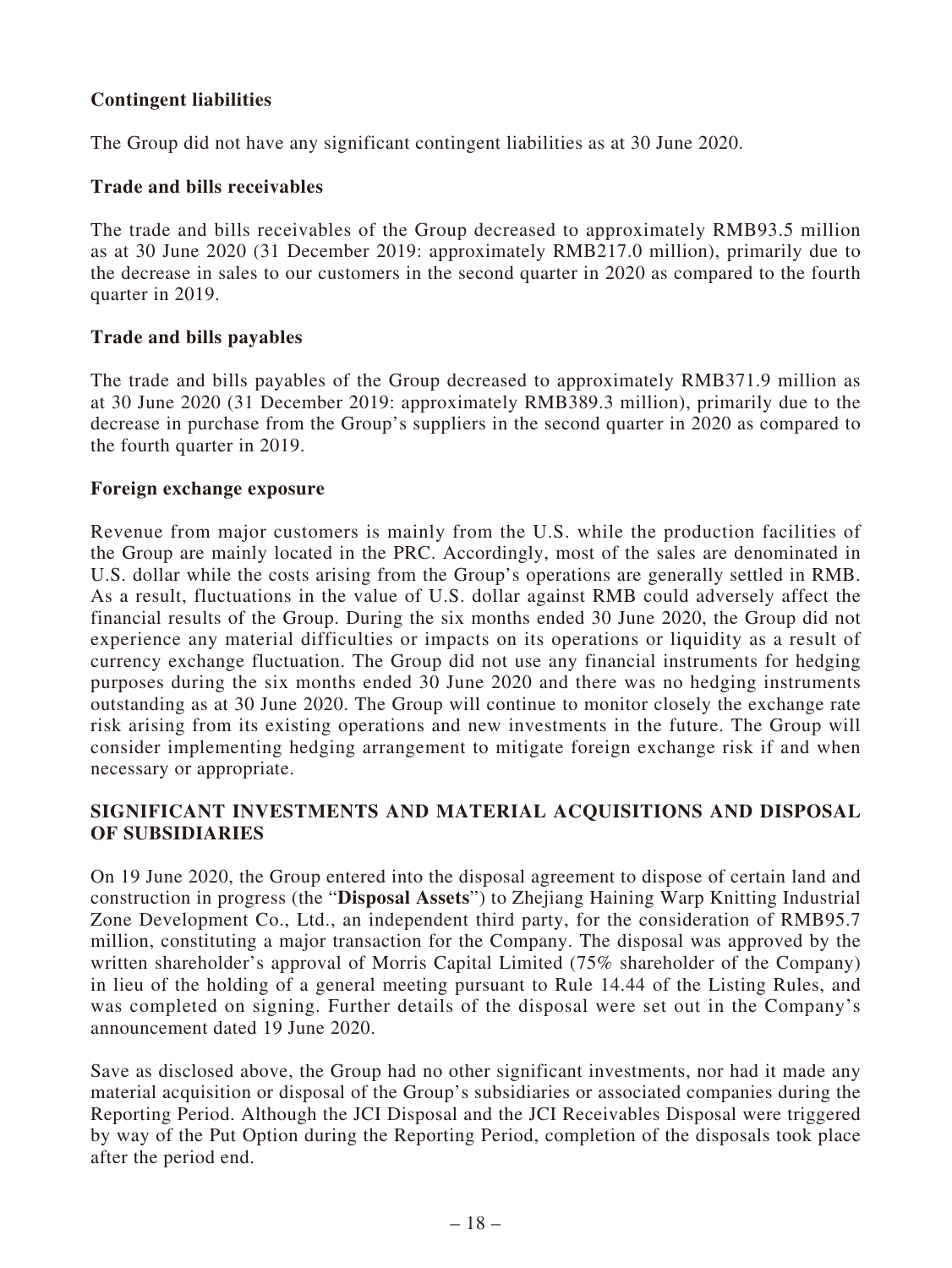# **SUBSEQUENT EVENTS**

On 31 March 2020, the Company exercised the put option (the "**Put Option**") to require Morris Group Co., Ltd. (慕容集團有限公司) ("**Morris PRC**") to repurchase the entire shareholding of Jennifer Convertibles Inc. ("**JCI**") for the consideration of US\$35 million (the "**JCI Disposal**"), together with the disposal of trade and loan receivables (the "**JCI Receivables Disposal**"). Further details of the JCI Disposal and the JCI Receivables Disposal are set out in the Company's announcement dated 31 March 2020. The disposals regarding JCI were regarded as discloseable and connected transactions for the Company, were approved by the independent shareholders of the Company (the "**Independent Shareholders**") at the extraordinary general meeting of the Company held on 21 July 2020, and were completed subsequent to the end of the Reporting Period.

On 8 July 2020, the Group entered into the 2020 Lease Renewal Agreement with Morris PRC to agree on the renewal of the leases of the 2020 Leased Properties, subject to the obtaining of approval from the Independent Shareholders. On 21 August 2020, the Group and Morris PRC entered into a supplemental agreement regarding the lease renewal. Further details on the leases are set out in the Company's announcements dated 8 July 2020 and 21 August 2020. Due to the right of unilateral early termination by the Group, the Company does not expect that the leases as renewed by the 2020 Lease Agreements would be recognized as right-of-use assets in the Group's consolidated statement of financial position.

### **HUMAN RESOURCES MANAGEMENT**

Quality and dedicated staff are indispensable assets to the Group's success in the competitive market. By providing comprehensive training and corporate culture education periodically, the employees are able to obtain on-going training and development in the sofa manufacturing industry. Furthermore, the Group offers competitive remuneration packages commensurate with industry practice and provides various fringe benefits to all employees. The Group reviews its human resources and remuneration policies periodically to ensure that they are in line with market practice and regulatory requirements. As at 30 June 2020, the Group employed a work force of 1,431 (31 December 2019: 2,065). The total salaries and related costs including the directors' remuneration for the six months ended 30 June 2020 amounted to approximately RMB56.4 million (for the six months ended 30 June 2019: approximately RMB88.3 million).

### **SHARE OPTION SCHEME**

The Company operates a share option scheme which allows the Company to grant options to eligible persons as rewards for their contributions to the Group. The share option scheme was adopted by the Company on 10 December 2016. No share options were granted under the share option scheme since the listing date in January 2017, no share options were granted, exercised or cancelled during the Reporting Period and no share options were outstanding as at 30 June 2020 and the date of this announcement.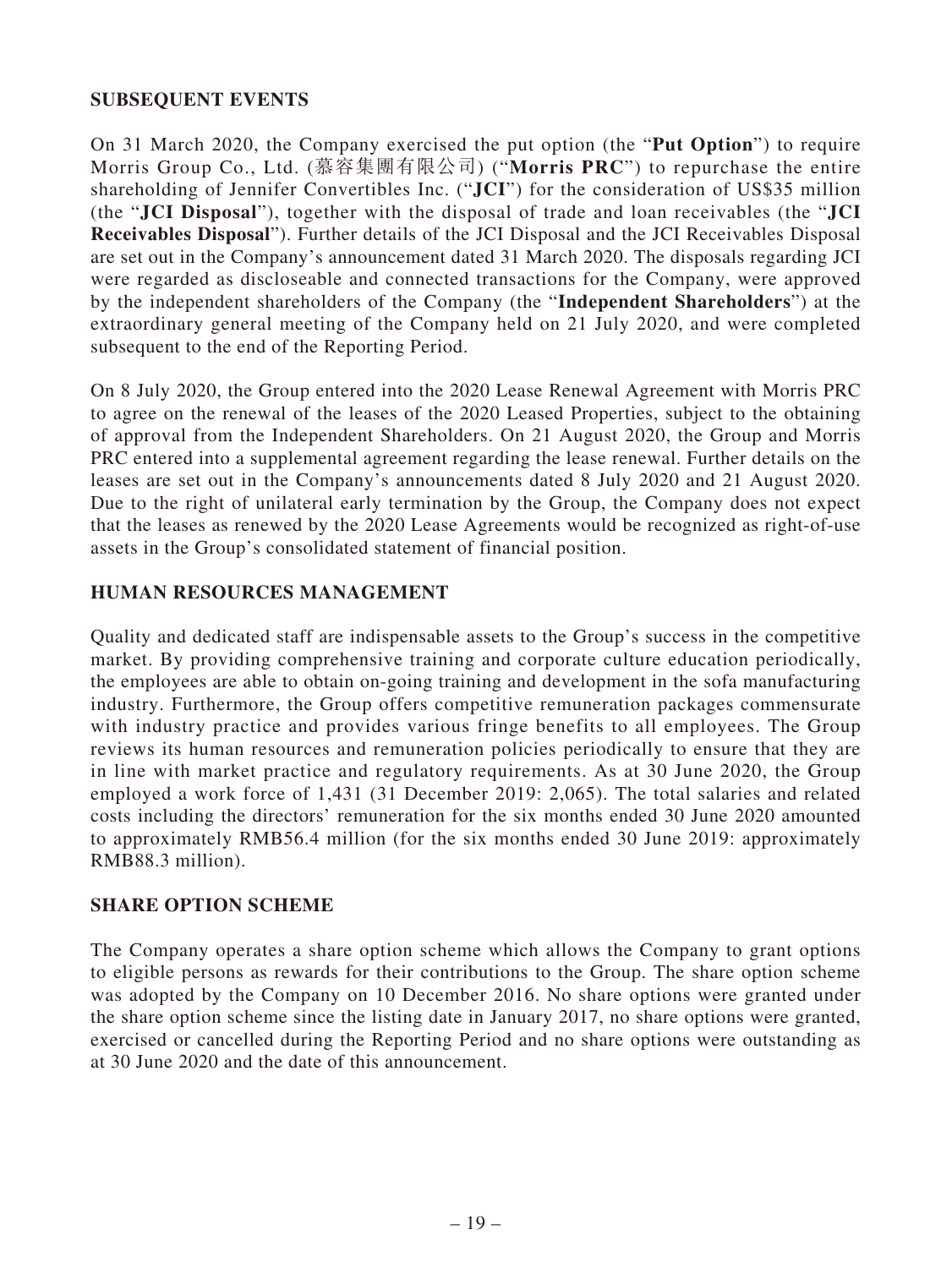# **OUTLOOK**

### **Broadening sources of income and cutting expenditure**

The Group will take measures on broadening sources of income and cutting expenditure to cope with the continuing Sino-US trade war and outbreak of COVID-19. In terms of broadening sources of income, the Group will actively seek for methods in reducing reliance on the U.S. market, and leverage on its mature and effective production capacity to focus on the expansion in the furniture market in other overseas markets and the domestic sales in China and Hong Kong. In terms of cost control measures, the management will continue to optimize human resources, enhance production management and improve production and operating efficiency, in order to minimize the impacts of the Sino-US trade war and COVID-19 on the Group.

### **Branding strategy**

In the future, the Group will uphold its strategies in developing self-owned brands, exploring retail channels, and carefully creating a young and fashionable sofa and furniture brand in the mid-market.

In China, in order to explore the domestic sofa and furniture market, the Group will continue to take part in large furniture fairs in China for promoting the brand "Morris", and will launch a new series of sofa and furniture products integrating modern and traditional styles in the fourth quarter of 2020. In Hong Kong, with its solid development foundation, the Group will continue to penetrate the Hong Kong market for gaining a foothold for "Morris" in Hong Kong.

### **PURCHASE, SALE OR REDEMPTION OF THE COMPANY'S LISTED SECURITIES**

Save as disclosed in the paragraph headed "Restricted Share Award Scheme" below, neither the Company nor any of its subsidiaries has purchased, redeemed or sold any of the Company's listed securities for the six months ended 30 June 2020.

# **RESTRICTED SHARE AWARD SCHEME**

The Restricted Share Award Scheme (the "**Award Scheme**") was adopted by the Board on 29 August 2019 (the "**Adoption Date**") as an incentive to retain and encourage employees for the continual operation and development of the Group. During the period under review, the trustee of the Award Scheme, pursuant to the terms of the rules and trust deed of the Award Scheme, acquired 39,698,000 shares of the Company by way of acquisition at an aggregate consideration of approximately HK\$5,143,000 (including transaction costs) representing approximately 4.0% of the issued share capital of the Company as at the Adoption Date.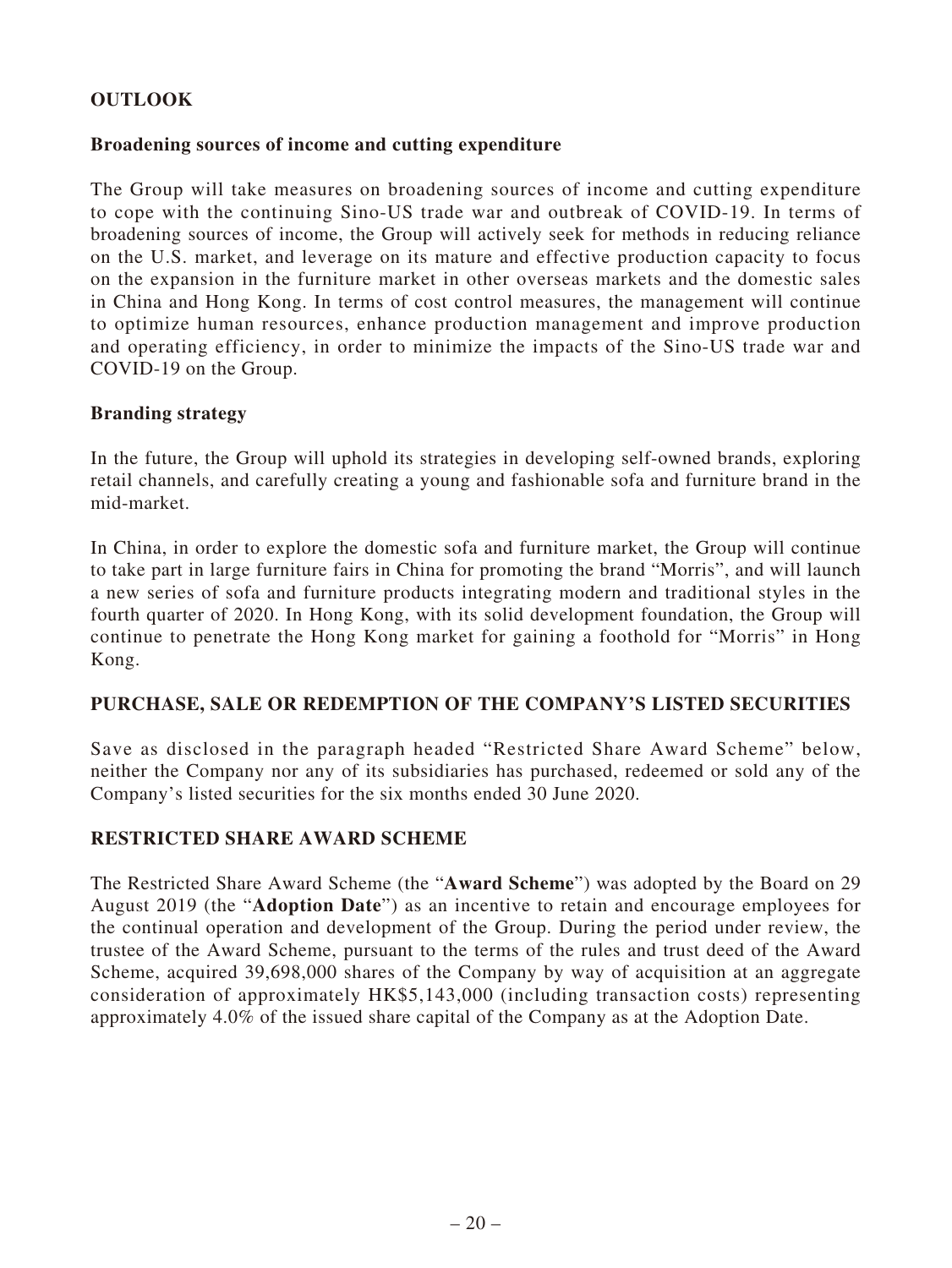# **CHANGE OF DIRECTORS AND COMPOSITION OF BOARD COMMITTEES**

The changes in information of the Directors since 31 December 2019 are set out below:

Mr. Pang Wing Hong, an independent non-executive Director, resigned on 31 July 2020. Mr. Qian Jun was appointed as an independent non-executive Director on 31 July 2020. For further details, please refer to the announcement of the Company dated 31 July 2020.

## **MODEL CODE FOR SECURITIES TRANSACTIONS**

The Company has adopted the Model Code for Securities Transactions by Directors of Listed Issuers (the "**Model Code**") as set out in Appendix 10 of the Listing Rules as a code of conduct of the Company for Directors' securities transactions. The Company has made specific enquiry with all Directors and the relevant employees regarding any non-compliance with the Model Code for the Reporting Period, and they all confirmed that they had fully complied with the required standard set out in the Model Code and its code of conduct regarding directors' securities transactions for the Reporting Period.

### **CORPORATE GOVERNANCE CODE**

The Company is committed to maintain high standards of corporate governance to protect the interests of its shareholders and to enhance corporate value and accountability. The Company has adopted the code provisions ("**Code Provisions**") and, where applicable, the recommended best practices of the Corporate Governance Code ("**Corporate Governance Code**") set out in Appendix 14 of the Listing Rules. Save for the disclosed below, the Company has applied and complied with the relevant provisions of the Code Provisions throughout the six months ended 30 June 2020.

According to Code Provision A.2.1 of the Corporate Governance Code, the roles of chairman and chief executive officer ("**CEO**") should be separate and should not be performed by the same individual. The Company has appointed Mr. Zou Gebing as both the chairman and the CEO. The Board believes that vesting the roles of the chairman and CEO in the same individual would enable the Company to achieve higher responsiveness, efficiency and effectiveness when formulating business strategies and executing business plans. The Board believes that the balance of power and authority is sufficiently maintained by the operation of the senior management and the Board, which comprises experienced and highcalibre individuals. The Board currently comprises four executive Directors (including Mr. Zou Gebing) and three independent non-executive Directors and therefore has a fairly strong independence element in its composition. The Board will nevertheless review the structure and composition of the Board from time to time in light of prevailing circumstances, in order to maintain a high standard of corporate governance practices of the Company.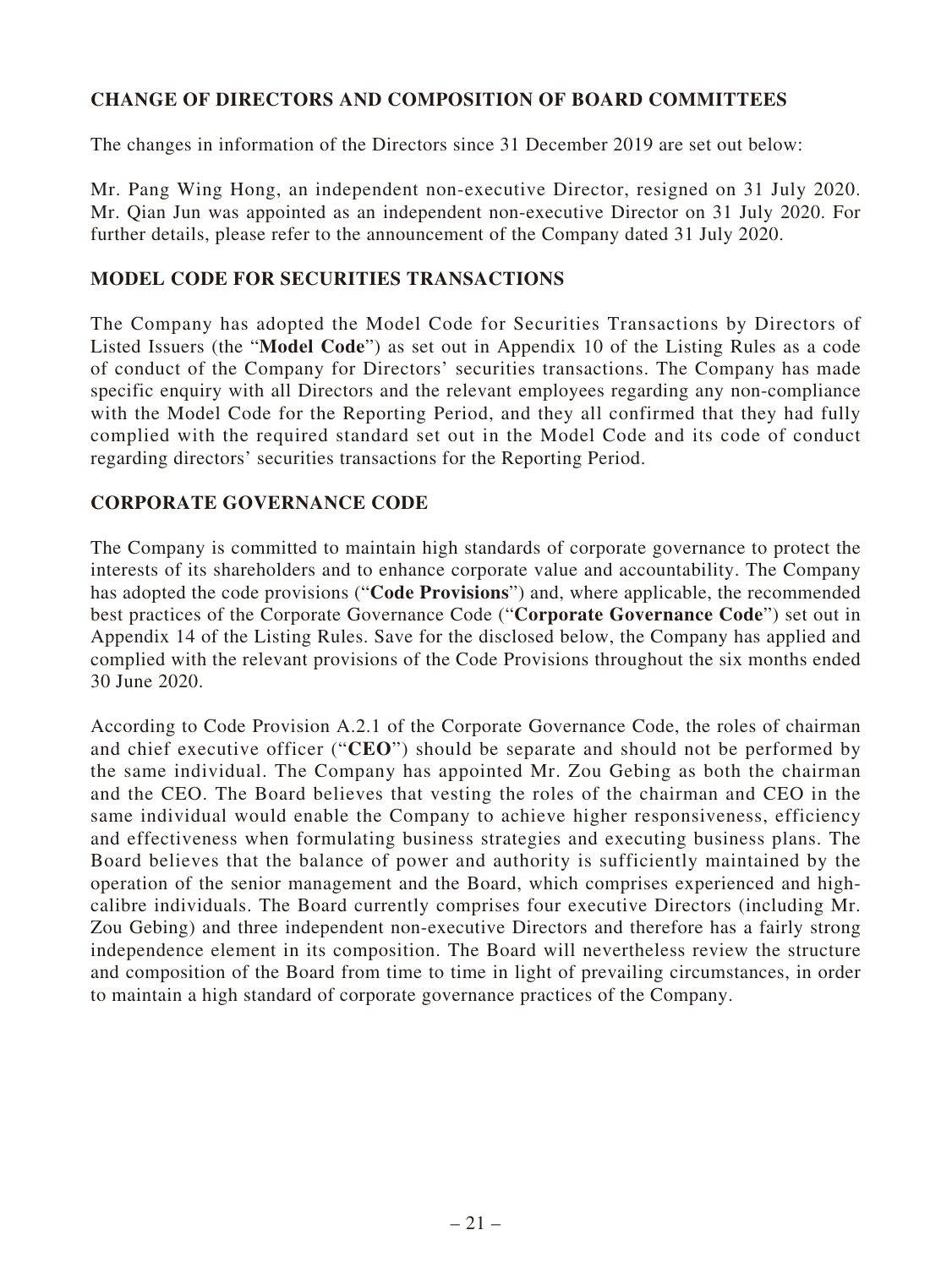Code provision C.1.2 of the Corporate Governance Code provides that management should provide members of the board with monthly updates giving a balanced and understandable assessment of the issuer's performance, position and prospects in sufficient details to enable the board as a whole and each director to discharge their duties under Rule 3.08 and Chapter 13 of the Listing Rules. Although the management of the Company did not provide a regular monthly update to the members of the Board, the management keeps providing information and updates to the members of the Board as and when appropriate.

## **AUDIT COMMITTEE AND REVIEW OF UNAUDITED INTERIM RESULTS**

During the Reporting Period and up to the date hereof, the Audit Committee of the Company comprised of three independent non-executive Directors, with at least one member possessing recognised professional qualifications in accounting and/or having wide experience in audit and accounting. Currently, the members of the Audit Committee are Mr. Liu Haifeng, Mr. Chu Guodi and Mr. Qian Jun. The Audit Committee has reviewed with the management of the Company the unaudited interim results and interim report of the Group for the six months ended 30 June 2020 and is of the opinion that it complies with the applicable accounting standards, the Listing Rules and legal requirements, and that adequate disclosures have been made.

### **INTERIM DIVIDEND**

The Board has resolved not to declare any interim dividend for the six months ended 30 June 2020 (2019: Nil).

# **SUFFICIENCY OF PUBLIC FLOAT**

Based on the information that is publicly available to the Company and within the knowledge of the Directors, the Directors confirmed that the Company had maintained sufficient public float of more than 25% of the Company's issued share capital as required under the Listing Rules as of the date of this announcement.

# **PUBLICATION OF UNAUDITED INTERIM RESULTS ANNOUNCEMENT AND INTERIM REPORT**

This unaudited interim results announcement will be published on the website of the Stock Exchange at www.hkexnews.hk and the Company's website at www.morrisholdings.com.hk. The unaudited interim report of the Company for the Reporting Period will be dispatched to the shareholders of the Company and published on the aforesaid websites in due course on or before 30 September 2020.